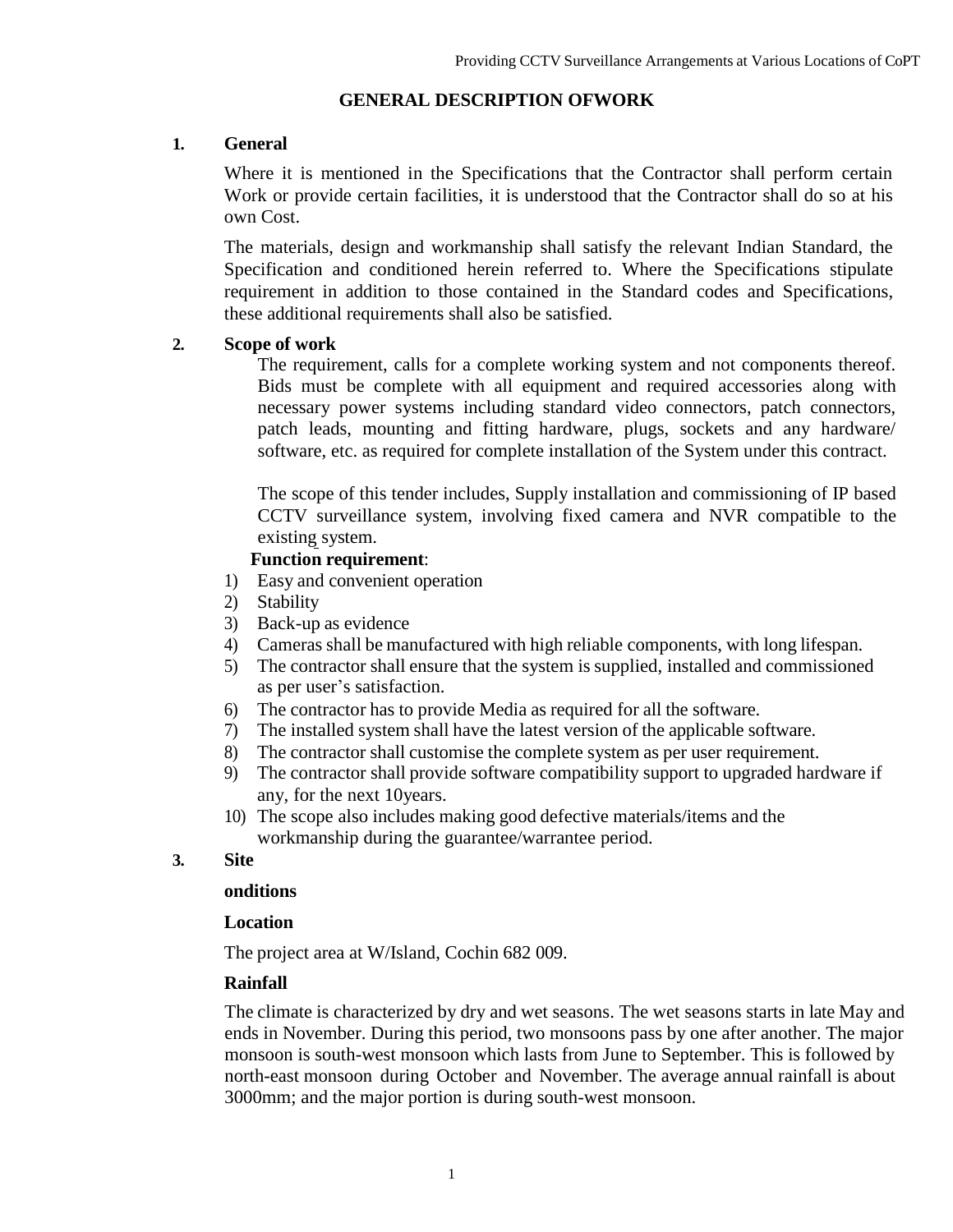#### **Temperature**

Cochin experiences moderate temperatures throughout the year. The temperature varies from  $22\square$  C to  $34\square$  C. The low temperature occurs during the southwest monsoon, December and January. Daytime temperature goes upto  $30\Box$  C even during this period. The hot months are from March to May.

### **4. Time Schedule and monitoring of progress**

Tenderer shall prepare and attach with the tender a detailed work schedule [preferably in MS Project / Primavera] indicating key activities and critical items for completing the work within the stipulated contract period. This time schedule forms the basis for monitoring the progress of work. Issue of working drawings by the department will be regulated as per the time schedule approved by the department.

The contractor shall furnish to the Engineer monthly progress reports of the work during execution in the approved proforma indicating delay, if any, its reason and proposal to cover up the delay.

### **5. Facilities to be provided by the Port**

#### **Power**

Electric power required for the work can be supplied by the department from the nearest existing line of the Port Trust at prevailing rates. The cost of drawing temporary lines/ cables/ providing switches and making connection and metering arrangements etc, shall be borne by the Contractor. If there is any disruption in the power supply due to supply failure/ restrictions imposed by the Kerala State Electricity Board, the department shall not be held responsible and the Contractor has to make suitable alternative arrangements at their cost.

### **6. Contractor's responsibility**

6.1 All materials for use on the works shall be supplied and provided by the contractor at his own cost and shall conform to relevant BIS Specification unless otherwise specified

6.2 Samples of all materials including fixtures, if any, to be incorporated in the work shall be got approved by the Engineer-in-Charge before procurement.

6.3 The contractor shall thoroughly study the specifications and drawings and errors/omissions/modifications if any shall be brought to the notice of the Engineerin-Charge well in advance so that a final decision in the matter could be given in time.

6.4 All labour, skilled or unskilled shall be provided by the contractor. Settling any dispute with the labour will be contractor's responsibility.

6.5 The contractor shall be solely responsible for any damage or injury to the persons or things caused or suffered during the execution of the work and these shall be made good or compensated at his risk &cost.

6.6 The contractor shall take all care and precautionary measures for avoiding any kind of damage/accident in the work site on any account. The department shall not entertain any claim from the contractor whatsoever towards compensation for any damage/accidents at the site due to negligence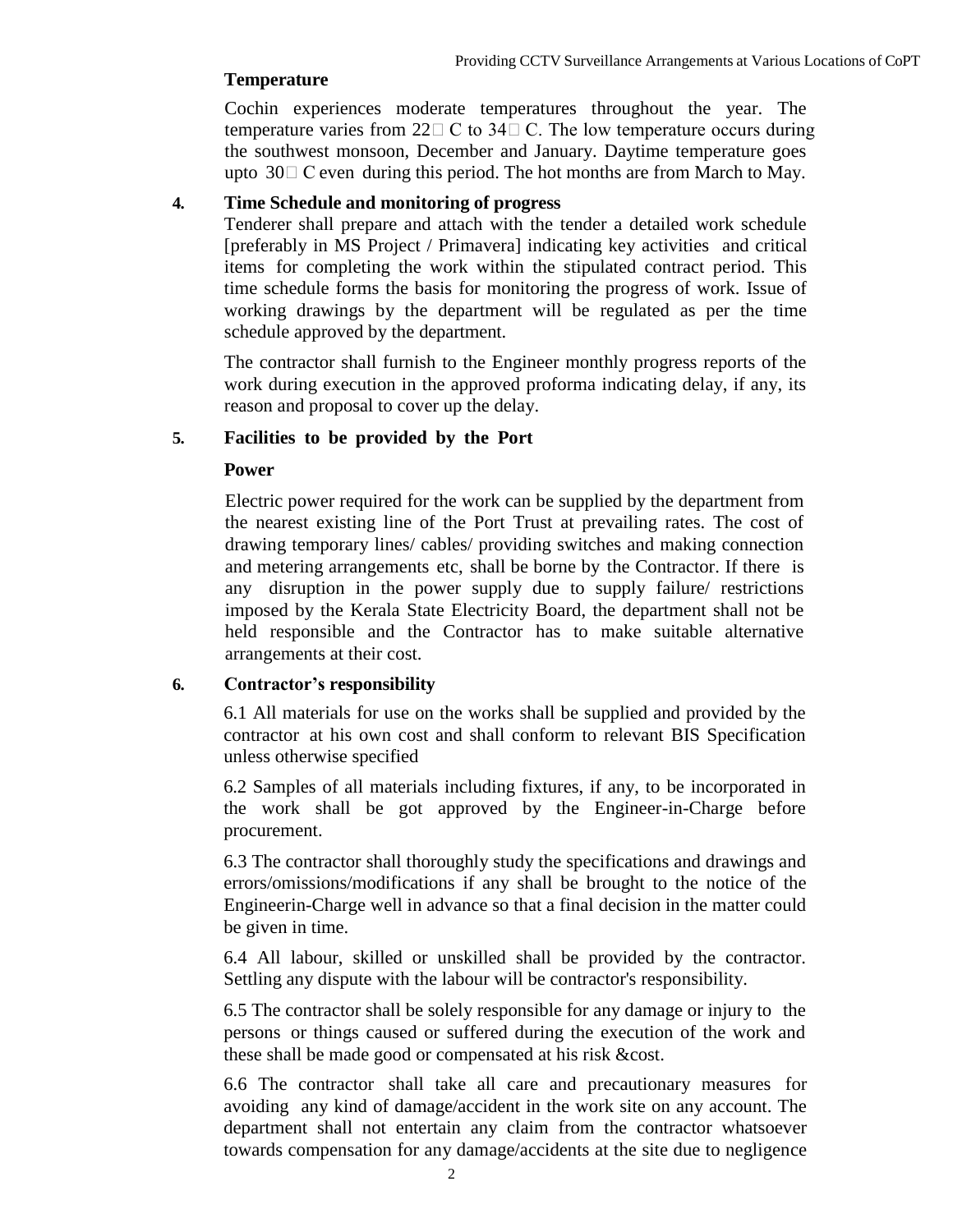6.7 The contractor shall prior to commencement of the work insure in the joint names of the Employer and the contractor against all loss or damage from whatever cause arising for which he is responsible under the terms of contract.

6.8 The work shall be arranged by the contractor without causing any damage to Port"s/ any other structures. Any damage caused by the contractor"s operation shall be compensated/ made good at contractor"s risk and cost to the satisfaction of the Engineer-in-Charge of the works, failing which department will do the rectification work and the cost incurred will be recovered from any sum due to him from the Port.

6.9 All plants and equipments and consumables required for the whole work shall be provided by the contractor at his own cost.

6.10 The contractor shall not construct any structure, even of temporary nature, for any purpose at site, except with the written permission of the Engineer-in-Charge of the work and any construction so put up shall be removed by the contractor whenever the Engineer-in-Charge calls upon the contractor to do so.

6.11 Qualified Engineers with sufficient experience in works of similar nature shall be available at site throughout the contract period during working hours in order to receive instructions from department and to implement them properly and in time.

6.12 The contractor shall take all care and precautionary measures for avoiding damage or accidents to the work from ship or other water crafts movements or other operations in the area. The department will not entertain any claim from the contractor whatsoever, towards compensation for any such damage or accident occurring during the execution of the contract.

6.13 The contractor shall observe all safety regulations during the execution of the work. Safety measures, precautions, warning signals etc. shall be done at the contractor"s cost as directed by the Engineer-in-charge of the work. The contractor shall provide all necessary personnel protection equipments such as helmet, lifeguard, goggles, boots etc. to the workmen at his own risk and cost.

6.14 The work shall be arranged by the contractor without causing any hindrance to the ship and other water craft operating in the area. No damage shall be caused to the structures in the area, water crafts operating in the area or otherwise by the contractor"s operations. Any damage or accident caused by the contractor"s operations shall be compensated / made good at the contractor"s risk and cost.

6.15 The contractor shall supply at his own cost monthly or at intervals as directed by the Engineer-in-charge, well executed photographs in standard size (approximately 24x18 cm) showing the progress of the work and also such other particular item of the work.

6.16 No information or photograph concerning the works shall be published without the prior permission of the Chief Mechanical Engineer and drafts of all such proposal/ publication shall be submitted for approval.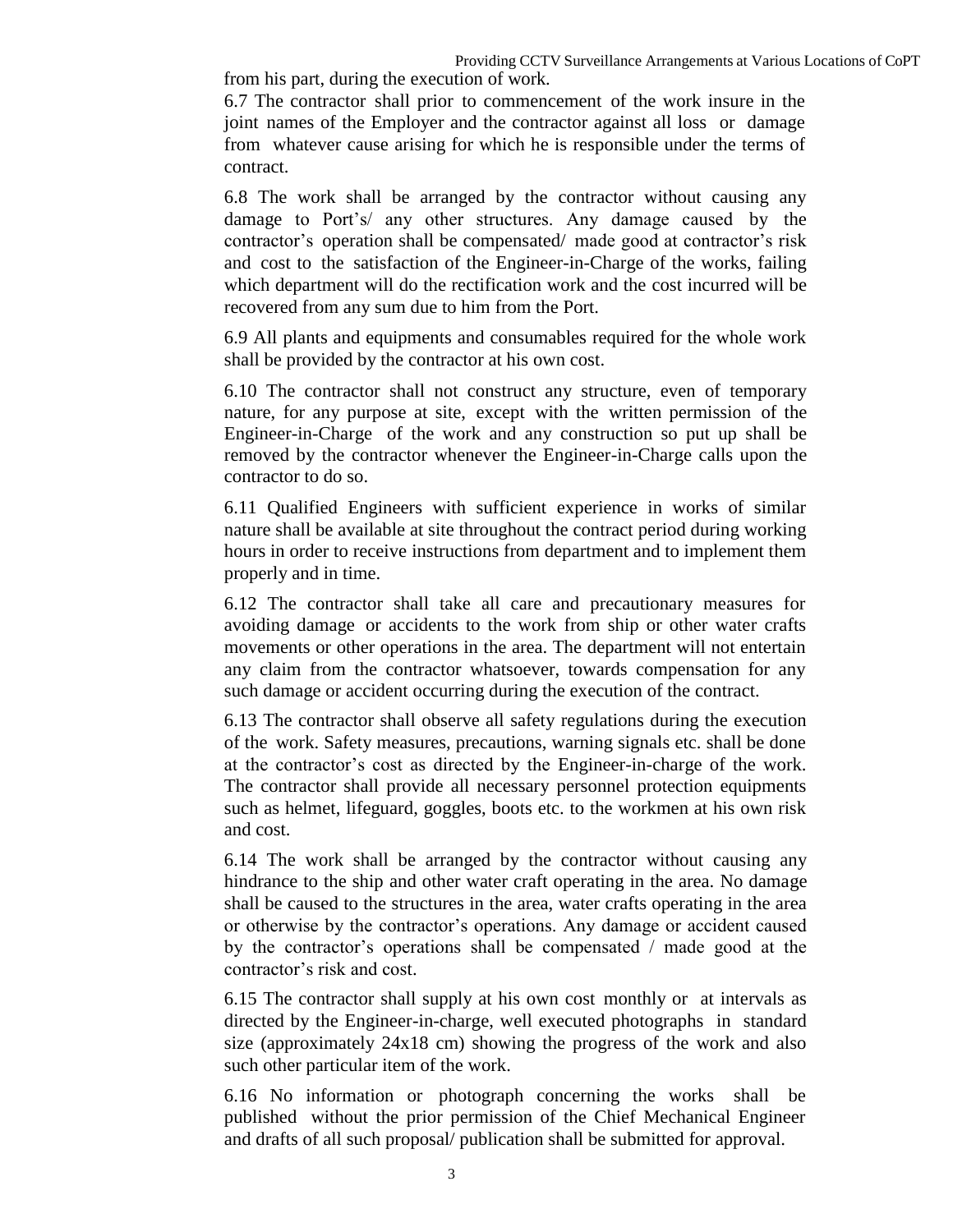6.17 The information and data shown in the drawing and detailed elsewhere in the tender document are furnished for general information and guidance only and the Port Trust in no case will be held responsible for the strict accuracy thereof or any deduction, interpretation or conclusion drawn by the tenderer.

6.18 The contractor shall observe the conservancy rules relating to the Port and shall always take necessary steps to keep the Port water free of noxious or unhygienic matter due to the work, as are required by the Engineer-in-Charge. Under no circumstances, inflammable materials be allowed to spill into Port area.

6.19 The Cochin Port is an International Ship & Port Facility Security (ISPS) code compliant Port and the contractor is obliged to comply with the provisions of the code in force and as amended from time to time. The site for the proposed work is a protected area and hence security rules and regulations including obtaining entry

/ exit passes including photo passes if any for vehicles, men and materials etc. for entering the area shall be observed by the contractor at his cost.

6.20 The contractor shall provide necessary arrangements as desired by the Engineer- in-Charge for inspection of work without any extra cost from commencement till completion of work.

6.21 The Contractor shall ensure that no labourers with criminal background are engaged for the work.

6.22 All fossils, coins, articles of value or antiques and structures and other remains or things of geological or archaeological interest discovered in the site of work shall be deemed to be the absolute property of the Port Trust and the contractor shall take responsible precautions to prevent his workmen or any other persons from removing or damaging any such article or thing and shall immediately upon discovery thereof and before removal, acquaint the departmental officers of such recovery and carry out at the expense of the department, the Engineer-in-Charge's orders as to the disposal of the same.

6.23 The contractor shall remove any plant (floating or otherwise) belonging to him or to any person employed by him which might have sunk in the course of work or otherwise deal with the same as directed by the Engineerin-Charge and until the same is raised and removed, the contractor shall set on such buoys and display at night such lights for avoiding any mishaps.

### *6.24 Water required for the construction works including curing work shall be arranged by the contractor on his own cost*.

6.25 The contractor shall take all precautions for not to damage any cables/pipes etc. passing through the area of work.

6.26 While carrying out hot works such as welding, cutting, chipping the concrete etc. the following conditions shall be strictly observed by the contractor:

(i) Hot work shall be carried out with the approval of the Dy. Conservator"s department and the work shall be done as per the instruction of the fire service personnel.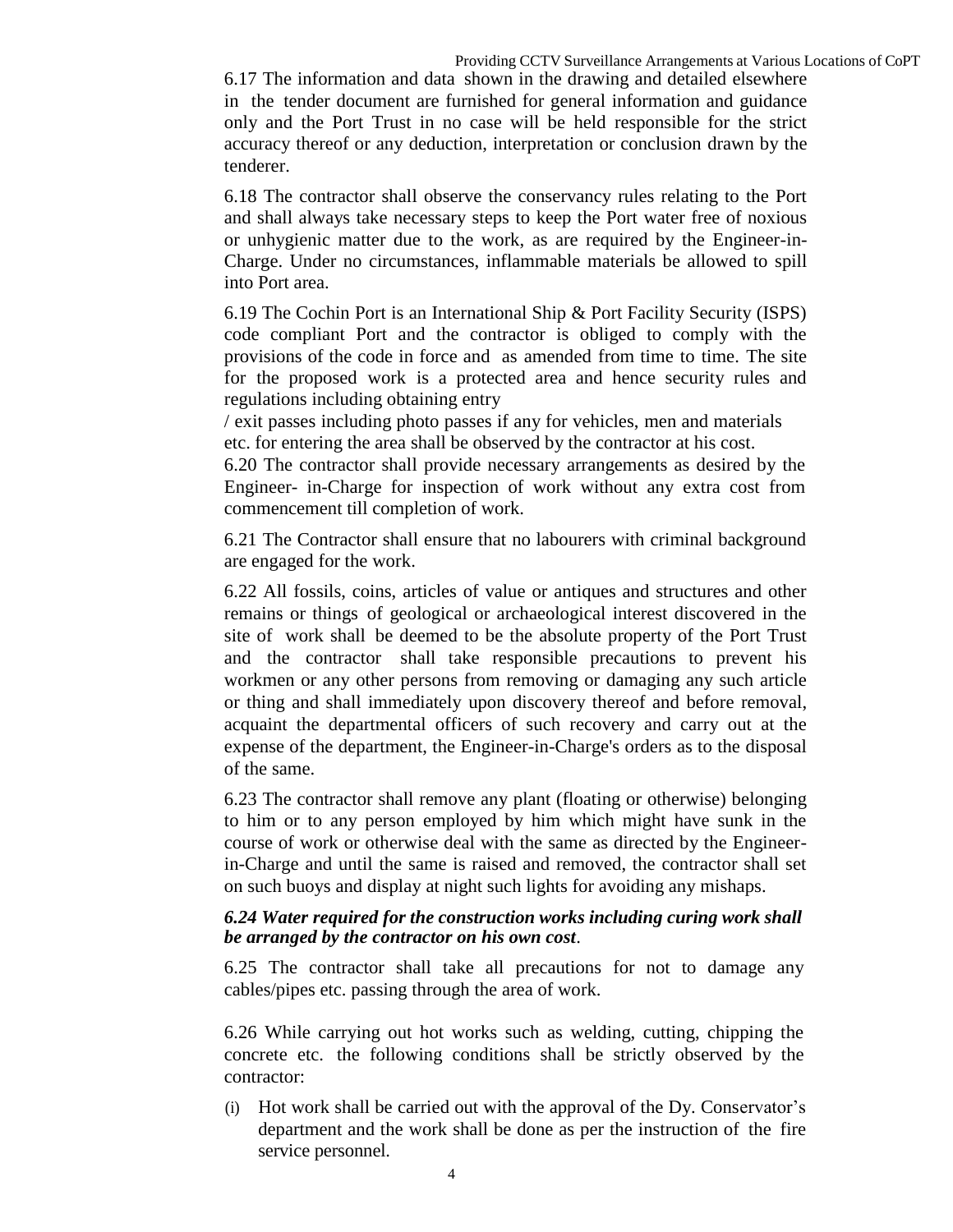(ii) Welding /gas cutting work shall be carried out only with the prior permission of the Marine Dept. and only when vessel carrying inflammable materials is not berthed at the existing berths near toit.

6.27 The contractor shall remove all materials brought to work site / stacked at the work site or anywhere else within the Port area and clear the site at his cost to the full satisfaction of the Engineer-in-Charge before the site is returned to the Port Trust. All such materials including debris, tools & plants etc. shall be disposed off to any place as pointed out by the Engineer-in-Charge or be taken away from the location and shall be cleared in every respect and to reinstate to its original condition at no extra cost to the Port Trust immediately after completion of thework. In case, any such material is found left in the work site or anywhere in the Port area, rent for the storage space occupied by the contractor, either for stacking thematerials

/debris or for areas used for such purpose but not cleared thereafter, will be recovered as per the prevailing Scale of Rate of Cochin Port Trust, for the rent applicable for open storage space for commercial purpose, for the period for which the area had been occupied by the contractor. In addition to the above, in case the Port requires the area immediately for its use, Port will repossess the land after restoring it to its original condition, material will be confiscated and disposed off at the risk and cost of the contractor, after issuing two notices giving 15 days" time each for removing the material. All expenses incurred on this shall be recovered by disposing off the material if any confiscated. If any balance amount still remains to be realized that will be recovered from the contractor by appropriatemeans.

### *6.28 The contractor shall extend all the facilitations and cooperation for other contractors for simultaneous execution of other works in the area entrusted by Cochin Port Trust*/ *.*

6.29 The contractor shall comply with all the provisions of the Indian Workmen's Compensations Act, Provident Fund Regulations, Employees Provident Fund and ESI Act etc. amended from time to time and rules framed there under and otherlaws affecting the contract labour that may be brought in to force from time to time."

6.30The contractor shall be registered under EPF and ESI Act and the employees employed under them shall be covered in the EPF and ESI scheme. Work Order shall be issued only to the contractors who are registered under EPF organisation and ESI Corporation. The contractors shall regularly remit the employer and employee contribution to the authorities. If not, the Department would remit the same and the amount so remitted shall be deducted from the part/final bill of contractors.

6.31 The contractor shall provide, at every work place, at which 20 or more women workers are ordinarily employed, crèches of reasonable size and with adequate facility for the use of their children under at the age of six years at his risk and cost.

### **7. Workmanship**

7.1 All the works shall be done strictly according to relevant B.I.S. Specifications unless otherwise specified.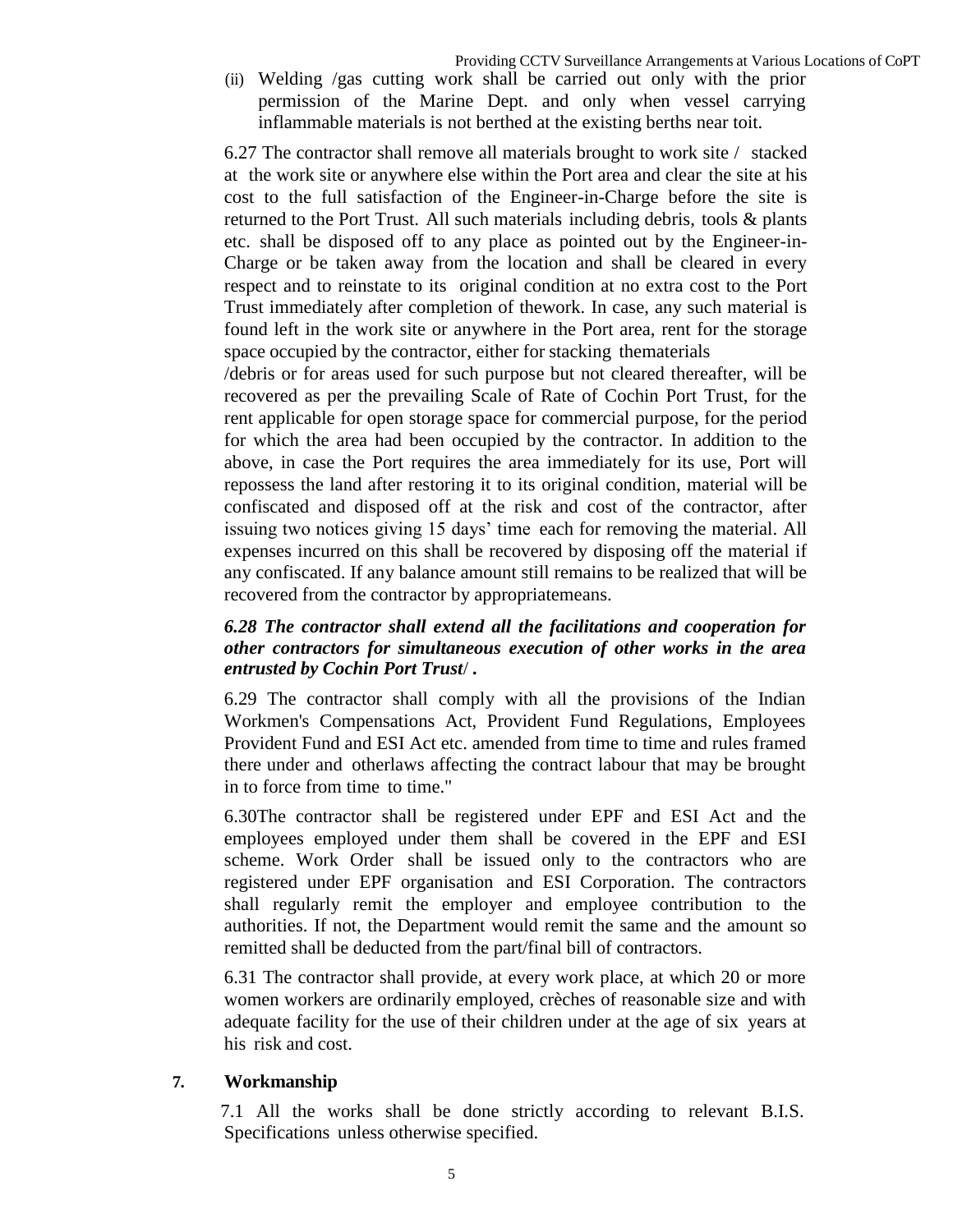7.2 The whole work shall be completed in a diligent manner within the contract period and defect or imperfection if any, observed during the defect liability period/ guarantee period, shall be rectified at contractor"s cost to the full satisfaction of the Engineer-in-Charge within the time allowed.

*7.3 The work shall be arranged in the order of preference as directed by the Engineer-in-Charge of work. In addition to above, contractor shall submit a Quality Assurance Plan (QAP) for the work and it shall be approved by the Engineer-in-Charge before commencing the work and shall be ensured strict compliance of the same. The QAP shall contain the details of tests to be conducted for each material to be used in the work andwork***.**

### **8. Temporary works**

8.1 All scaffolding, staging, bracing and other temporary works required for proper execution of the works, shall be provided by the contractor at his own cost, unless stated otherwise and that should be inclusive of all materials, labour, supervision andother facilities. The layout and details of such temporary works shall have prior approval of the Engineer-in-Charge, but the contractor shall be responsible for proper strength and safety of the same. All temporary works shall be so constructed as not to interfere with any permanent work or with the work of other agencies. If it is necessary to remove any of the temporary works at any time to facilitate execution of works or work by other agencies, such removal and re erection, if required, shall be carried out by the Contractor at the direction of Engineer-in-Charge without any delay and any extra cost on this account shall be borne by the contractor.

8.2 On completion of the works, temporary works if any provided by the contractor shall be removed from the site and the area shall be reinstated to the original condition at his own risk and cost.

### **9. Time for Completion**

9.1 The time allowed for carrying out the work as mentioned in the tender notice shall be strictly observed by the contractor. The work shall throughout the time period be preceded with diligence, time being deemed to be the essence of the contract.

9.2 The completion of work may entail working in monsoon period/rainy season without any extra cost. The contractor shall take such an eventuality into consideration while quoting for the work. Normally, no extension of time will be admissible for work in monsoon.

9.3 The whole work shall be completed in the stipulated time, accordance with the provisions under Memorandum included under "Form of Tender" or such extended time as may be allowed under clause 29 of Conditions of Contract included in theGCC.

### **10. Working time**

The normal working time of the Port Trust is from 8 a.m. to 4.00 p.m. on all working days with no interval in between. If the Contractor wishes to carry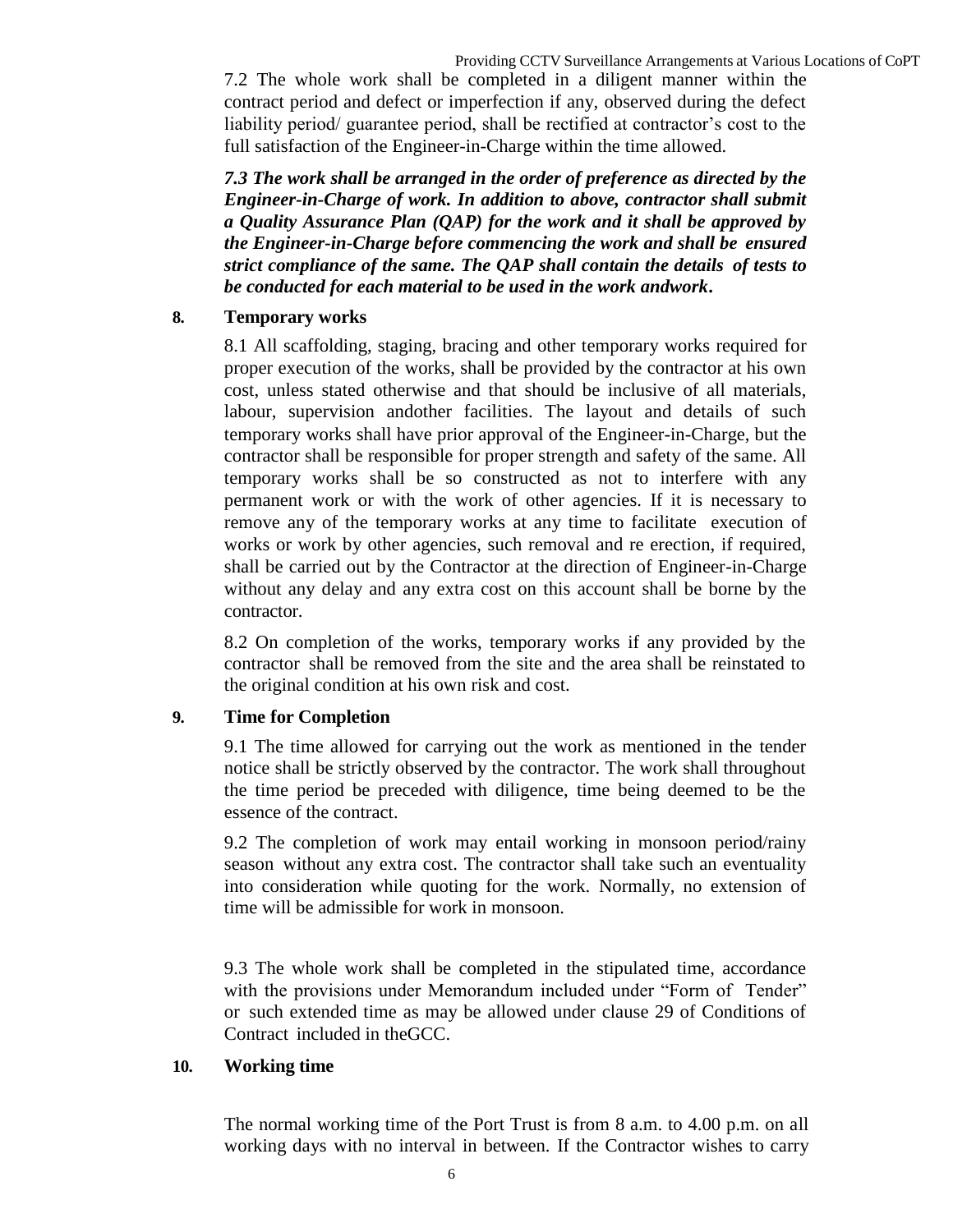Providing CCTV Surveillance Arrangements at Various Locations of CoPT out the work beyond normal working hours and or on holidays, he should get specific approval from the Engineer-in-Charge for the same. Necessary supervision will be arranged by the department and the expenditure to be incurred in this connection will be borne by the department.

### **11. Method of Execution**

The contractor shall clearly indicate in their tender the method proposed by them for executing the various items of works. During the actual execution of the works if modifications or changes in the method of execution of work is found necessary the contractor shall obtain approval from the Engineer-incharge of work for such modifications or changes in the method. No claim from the contractor for additional payment shall be entertained by the department on the aboveaccount.

The detailed list of equipment/machineries/tools & plants proposed to be mobilized for the deployment in the work as furnished as per *Annexure-***7** of Section- I and method of execution furnished under clause above, are considered only for the technical appreciation of the proposal of the contractors and it shall not relieve the contractor of his responsibility of executing the work with the quality specified in the tender and any discrepancy occurs, the construction procedures detailed/specified in the tender will prevail. In case, any additional equipment are required to be mobilised than those listed in the tender for deployment in the work, it shall be arranged and the work executed as per the tender specifications without any extra cost to theDepartment

### **12. Alterations and Additions**

The Employer shall have power and authority from time to time and at all times to make amendments or additions or alternations or changes in the scope of the work, and specifications, drawings and bill of quantities and give such further instructions and directions as may appear to the Employer necessary and proper for the guidance of the Contractor and the good and efficient execution of the works and the contractor shall receive, obey and be bound by the same according to the true intent and meaning thereof as if the same had been mentioned or referred to in the scope of the work, specifications, Bill of Quantities and Schedules and drawings. The Employer may also vary or alter the lines, levels or positions of any of the works contemplated or may order any of the works contemplated thereby to be omitted, with or without the substitution of any other works in lieu thereof, or may order any work or any portion of works executed or partially executed to be removed, changed or altered, if required, and may order that other work shall be substituted in lieu thereof and any difference in the cost occasioned by any such diminution or alteration so ordered and directed shall be added to or deducted from the Contract Price based on rates available in the contract or where the rates are not specified a suitable rate backed up by rate analysis shall be submitted by the contractor and agreed upon between the contractor and the Employer. In the event of disagreement, the Employer shall fix such rates or prices as shall in their opinion, be reasonable and proper having regard to the circumstances. The contractor shall give to the Employer before the tenth day of every month, a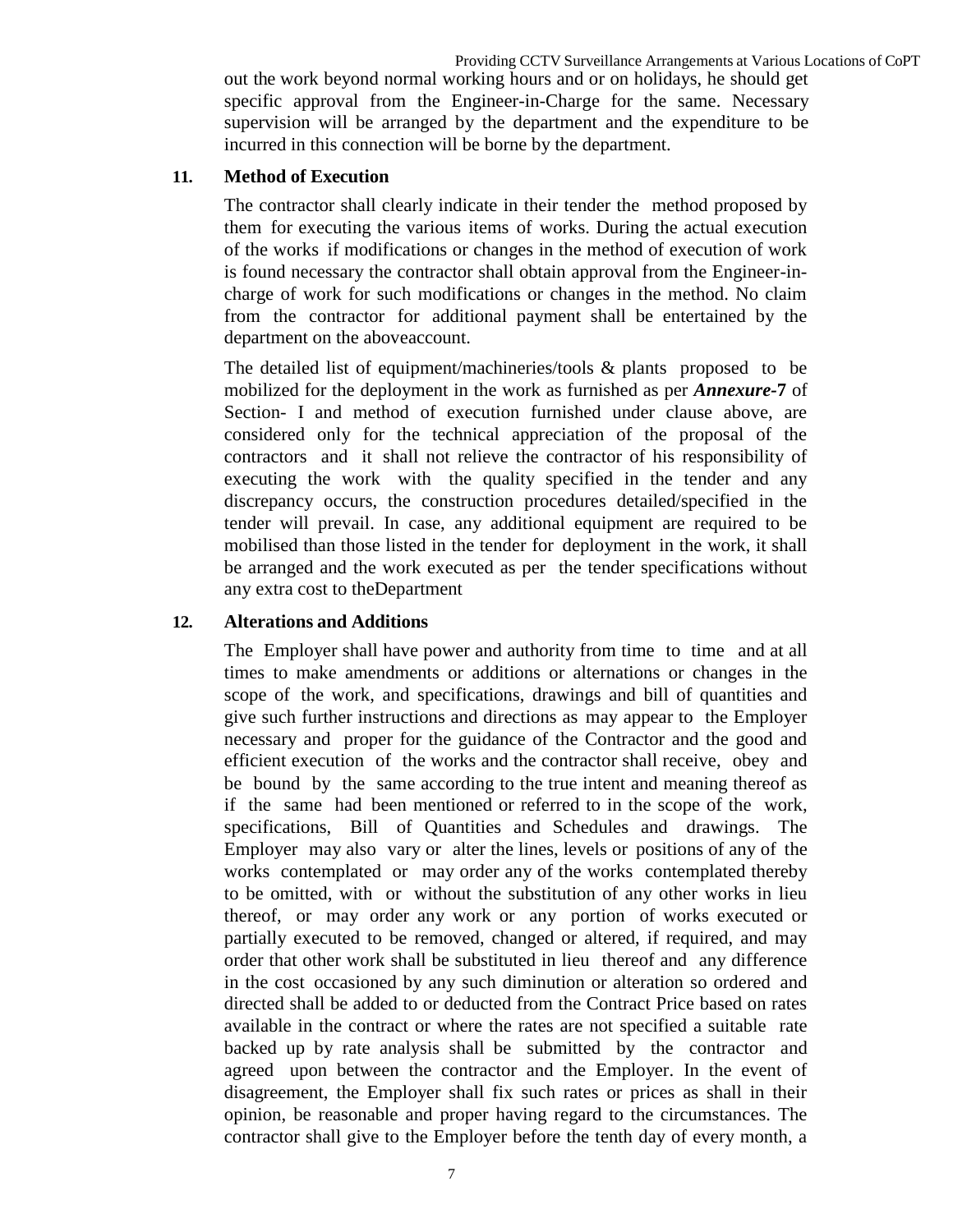statement in writing of any extra work which he may have performed during the preceding month, failing which any claim for which he may afterwards make for payment on account of any such extra work will not beallowed.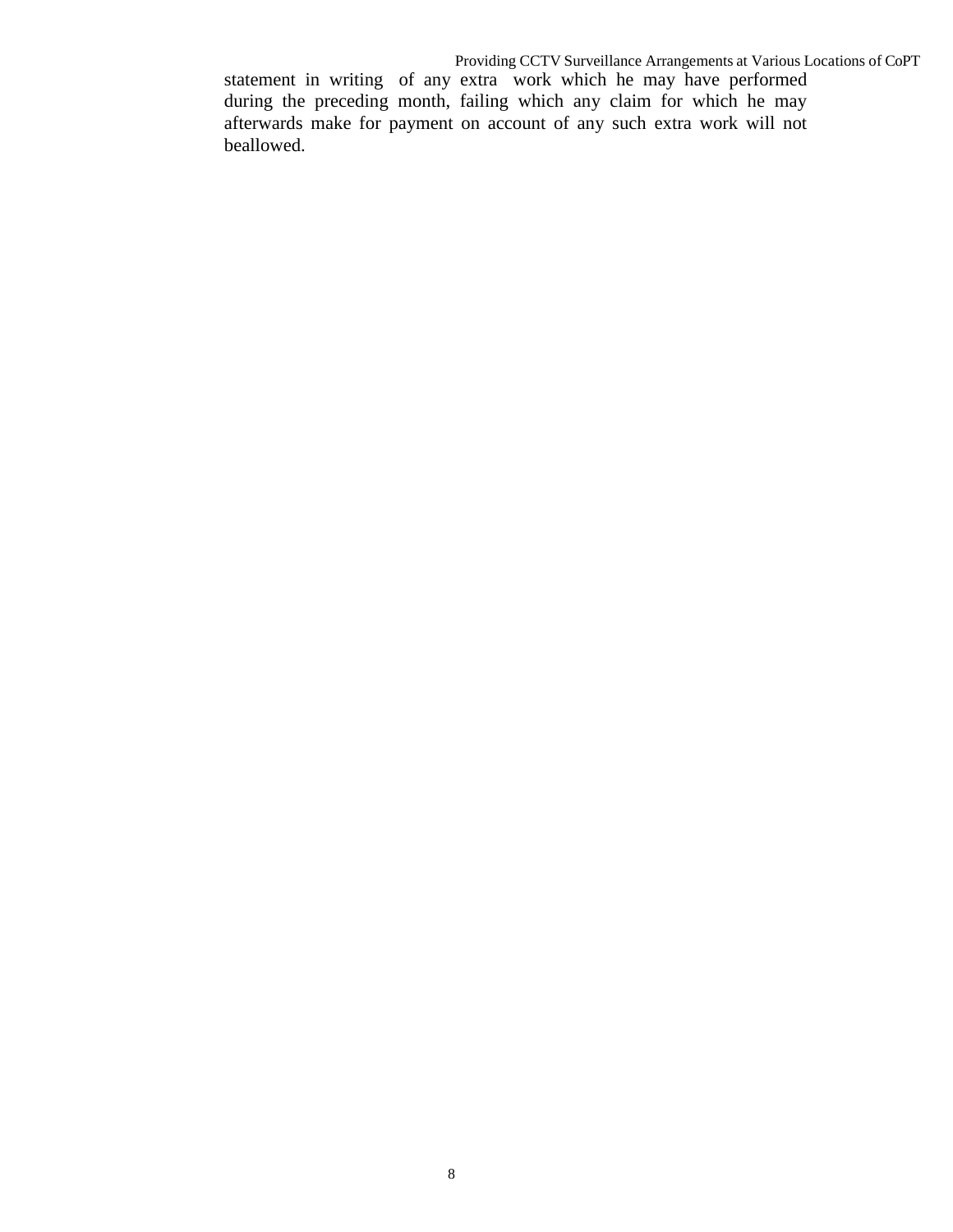# **SPECIAL CONDITIONS OF CONTRACT**

### **1. GENERAL**

Special Conditions shall be read in conjunction with the General Conditions of Contract, Specifications, Drawings and any other document forming part of this Contract wherever the context so requires.

Notwithstanding the Sub-division of the documents into these separate section and volume every part of each shall be deemed to be supplementary to and complementary of every other part and shall be read with and into the Contract so far as it may be practicable to doso.

Where any portion of the General Conditions of Contract is repugnant to or at variance with any provision of the Special Conditions, the provisions of the Special Conditions shall be deemed to over-ride the provisions of the General Conditions of Contract and shall to the extent of such repugnancy of variations, prevail.

### **2. RATES FOR VARIOUSITEMS**

The rates /lumpsum amount as applicable shall except in so far as the contract otherwise provides, cover all obligations of the contractor under this contract and all matters and things necessary for the proper completion and maintenance of the works. The rates / lump sum amount quoted for each item shall be all inclusive value of the finished work as per drawings and specifications and shall cover the cost of all constructional plants, temporary works, appliances, materials, both for the works and temporary works, labourand all other matter in connection with each item quoted for and shall be in multiples of tenpaise.

The contractor shall be deemed to have satisfied himself before tendering as to the correctness and sufficiency of his tender for the works and of the rates and prices stated in the Schedule of Quantities.

The contractor's rates and prices shall include all taxes, duties and fees including Port charges like wharfage, Port dues, berth hire, pilotage etc. if any applicable, all charges and taxes whatsoever in respect of materials, labourand plant and all other things obtained or used by the contractor forthe execution and maintenance of the works or any temporaryworks.

### **3. BASIC RATES AND ADJUSTMENT FOR SUBSEQUENT PRICE VARIATION**

No price adjustment shall be made for the variation in price of any item under this contract.

### **4. CARE OF WORKS**

From the commencement to the completion of the work the contractor shall take full responsibility for the care of the work and his employees in connection with the work thereof and in case any damage, loss or injury shall happen to theworks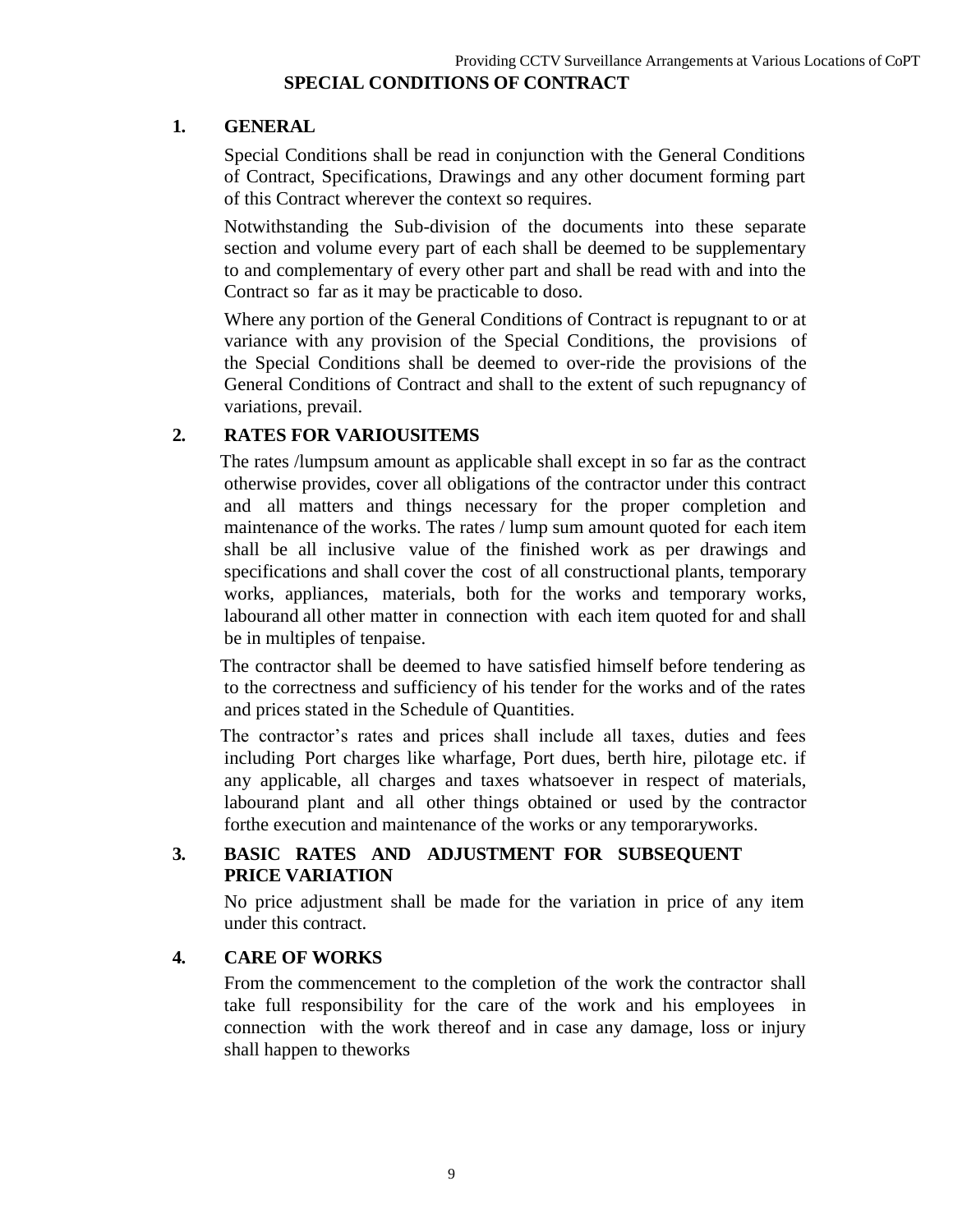or any part thereof or to any temporary work from any cause whatsoever (save and except the excepted risks as defined in clause 5 given below shall at his own cost repair and make good the same so that the work shall be completed in good order and in conformity in every respect with requirement of the contract. In the event of any such damage, loss or injury happening from any of the excepted risks, the Contractor shall if and to the extent required by the Engineer-in-Charge, make good the same as aforesaid and it will be to the account of the Board.

### **5. EXCEPTED RISKS**

The excepted risks are riot (in so far as it is uninsurable) war, invasion, act of foreign enemies, hostilities (whether war be declared or not), civil war, rebellion, revolution, insurrection or military usurped power or a cause solely due to use of occupation by the Board of any portion of the work, any operation of the forces of nature that the contractor could not have foreseen or reasonably provided against. (All of such are herein collectively referred to as the excepted risks).

### **6. WORKS EXECUTED THROUGH SUBLETTING**

The contractor may sublet any portion of the contract, as per clause 8 of Conditions of Contract ofGCC.

Notwithstanding any subletting with such approval as required under above and notwithstanding that the Engineer-in-Charge shall have received copies of any subcontract, the contractor shall be solely responsible for the quality and proper execution of the works, performance of all conditions of contractin all respects as if such subletting had not taken place and as if such work has been done directly by thecontractor.

If any sub-contractor engaged upon the works at the site executes, any work which, in the opinion of the Engineer-in-Charge, is not in accordance with the contract condition, written notice may be given to the contractor requesting him to terminate such sub contract and the contractor upon receipt of such notice shall terminate such sub contract and the said sub contractor shall forthwith leave the works, failing which the department shall have right to remove such sub contractors from site. No action taken by the department under this clause shall relieve the contractor of any of his liabilities under the contract or give rise to any compensation, extension of time orotherwise.

### **7. SECURED ADVANCE.** (Notapplicable)

### **8. SETTLEMENT OF DISPUTES ANDARBITRATION**

The settlement of disputes and arbitration shall be as per clause 25 of General Conditions of Contracts. However the venue of the arbitration shall be at **Cochin**.

### **9. ADVANCE**

The Mobilization Advance and Construction/Installation equipment Advance shall be as per clause 51 of General Conditions of Contracts:

### **10. LIQUDATED DAMAGES**

For levying compensation as per Clause-49 of General Conditions of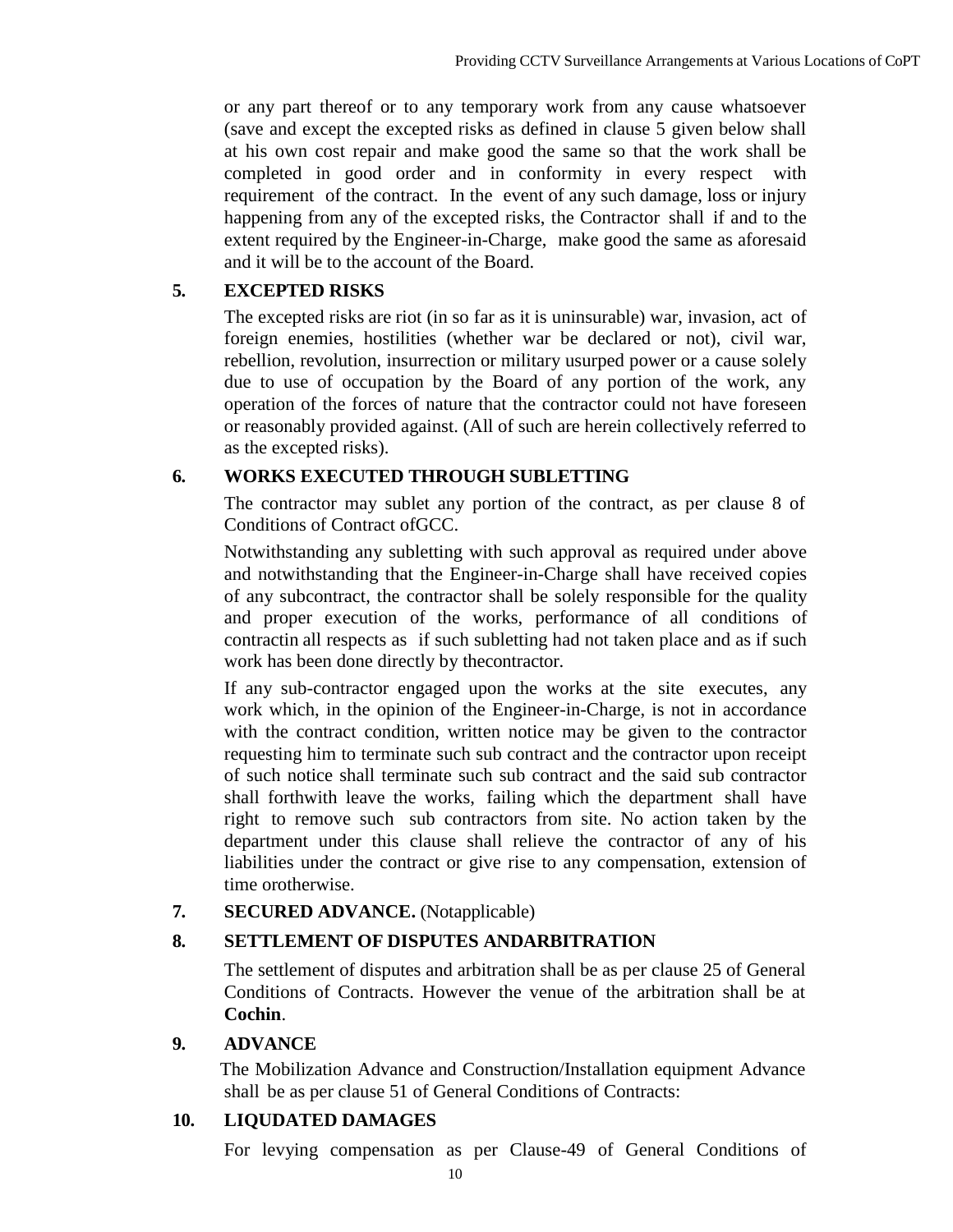Contract, the employer is not required to have documentary evidence to quantify or prove the losses suffered by the Employer due to delay in completion of work by the contractor, as per agreement conditions.

#### **11. MEASUREMENTS OF WORK DONE**

In addition to the Clause-26 of GCC- "Computerised Measurement Book", measurement of the work can also be done as detailed below

Executive Engineer (hereinafter called the Engineer"s Nominee) shall, except as otherwise provided, ascertain and determine by measurement the value in accordance with the Contract of workdone.

All measurement of all items having financial value shall be entered in Measurement Book and/or level field book so that a complete record is obtained of all works performed under theContract.

All measurements and levels shall be taken jointly by the Engineer"s Nominee or his authorised representative and by the Contractor or his authorised representative from time to time during the progress of the work and such measurements shall be signed and dated by the Engineer"s Nominee and the Contractor or their representatives in token of their acceptance. If the Contractor objects to any of the measurements recorded, a note shall be made to that effect with reason and signed by both theparties.

Department shall not entertain any claim from Contractor for any loss or damages on this account. If the Contractor or his authorised representative does not remain present at the time of such measurements after the Contractor or his authorised representative has been given a notice in writing three (3) days in advance or fails to countersign or to record objection within a week from the date of the measurement, then such measurements recorded in his absence by the Engineer"s Nominee or his representative shall be deemed to be accepted by theContractor.

The Contractor shall, without extra charge, provide all assistance with every appliance, labour and other things necessary for measurements and recording levels.

Except where any general or detailed description of the work expressly shows to thecontrary, measurements shall be taken in accordance with the procedure set forth in the specifications notwithstanding any provision in the relevant Standard Method of measurement or any general or local custom. In the case of items which are not covered by specifications, measurements shall be taken in accordance with the relevant standard method of measurement issued by the Bureau of Indian Standards and if for any item no such standard is available then a mutually agreed method shall befollowed.

The Contractor shall give not less than seven days' notice to the Engineer's Nominee or his authorised representative in charge of the work before covering up or otherwise placing beyond the reach of measurement any work in order that the same may be measured and correct dimensions thereof be taken before the same is covered up or placed beyond the reach of measurement and shall not cover up and place beyond reach of measurement any work without consent in writing of the Engineer"s Nominee or his authorised representative in charge of the work who shall within the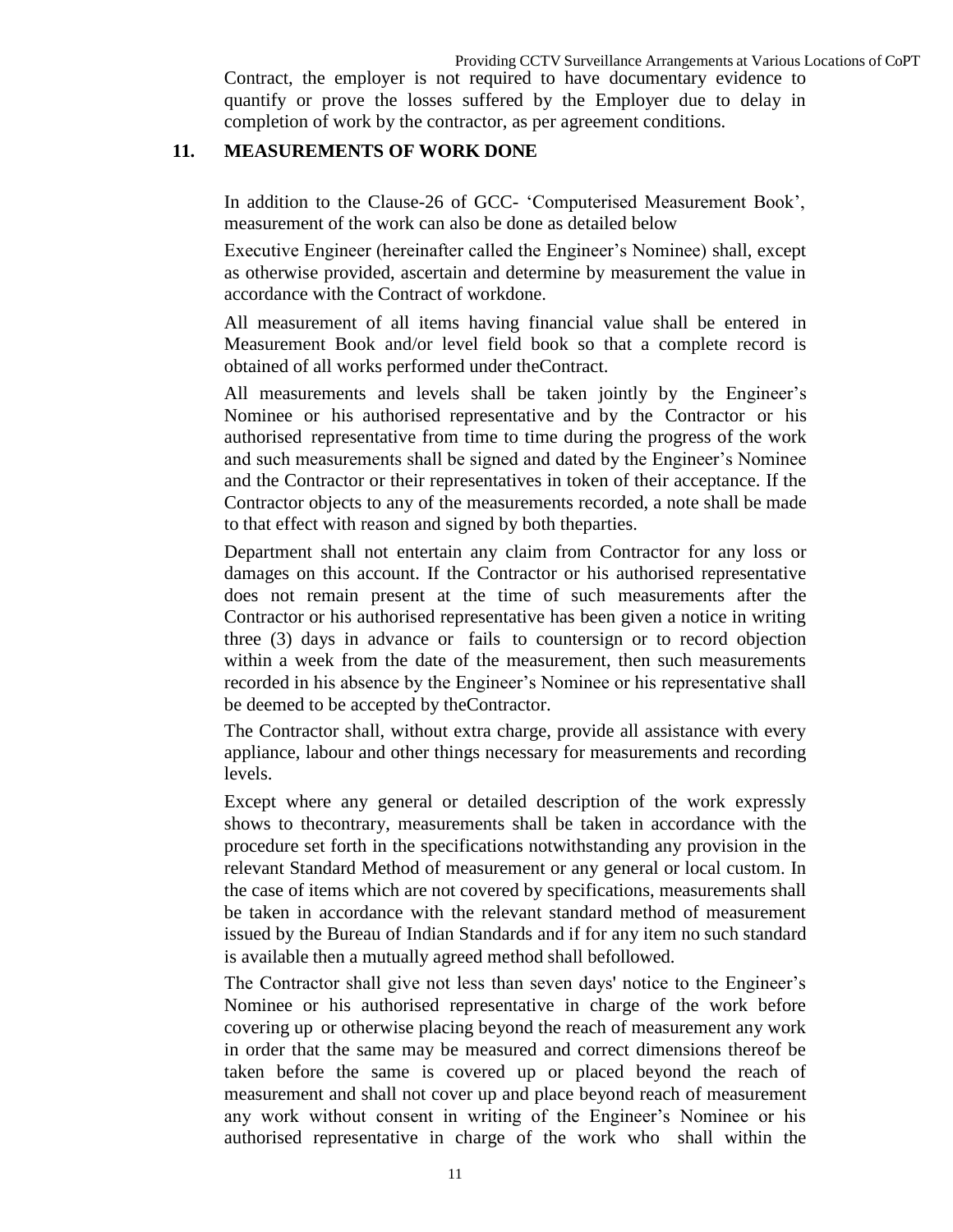aforesaid period of seven days inspect the work, and if any work shall be covered up or placed beyond the reach of measurements without such notice having been given or the Engineer"s Nominee's consent being obtained in writing the same shall be uncovered at the Contractor's expense, or in default thereof no payment or allowance shall be made for such work or the materials with which the same was executed.

Engineer"s Nominee or his authorised representative may cause either themselves orthrough another officer of the department to check the measurementsrecorded jointly or otherwise as aforesaid and all provisions stipulated herein above shall be applicable to such checking of measurements or levels.

It is also a term of this Contract that recording of measurements of any item of work in the measurement book and/or its payment in the interim, on account or final bill shall not be considered as conclusive evidence as to the sufficiency of any work or material to which it relates nor shall it relieve the Contractor from liabilities from any over measurement or defects noticed till completion of the defects liabilityperiod.

### **12. PAYMENTS OF SALARY / WAGES AND OTHER BENEFITS ETC. TO CONTRACT / CASUALWORKERS**

*The Contractors shall make all payments of salary/wages and other benefits etc. to the contract / casual workers deployed for the work through Bank / Chequeonly.*

*All the payments to the contractors would be released only on submission of undertaking to comply with the clause 12.1above.*

**13. Clause No 25 of General Conditions of Contract (GCC) shall bemodified asbelow;**

**"Clause No 25- Settlement of Disputes & Arbitration."** 

### **General**

Except where otherwise provided in the contract all questions and disputes relating to the meaning of the specifications, design, drawings and instructions here-in before mentioned and as to the quality of workmanship or materials used on the work or as to any other question, claim, right, matter or thing whatsoever in any way arising out of or relating to the contract, designs, drawings, specifications, estimates, instructions, orders or these conditions or otherwise concerning the works or the execution or failure to execute the same whether arising during the progress of the work or after the cancellation, termination, completion or abandonment thereof shall be dealt with as mentioned hereinafter:-

If the Contractor considers any work demanded of him to be outside the requirements of the contract, or disputes any drawings, record or decision given in writing by the Engineer-in-charge on any matter in connection with or arising out of the contract or carrying out of the work, to be unacceptable, he shall promptly within 15 days request the Engineer in writing for written instruction or decision. Thereupon, the Engineer shall give his written instructions or decision within a period of one month from the receipt of the Contractor'sletter**.**

If the Engineer fails to give his instructions or decision in writing within the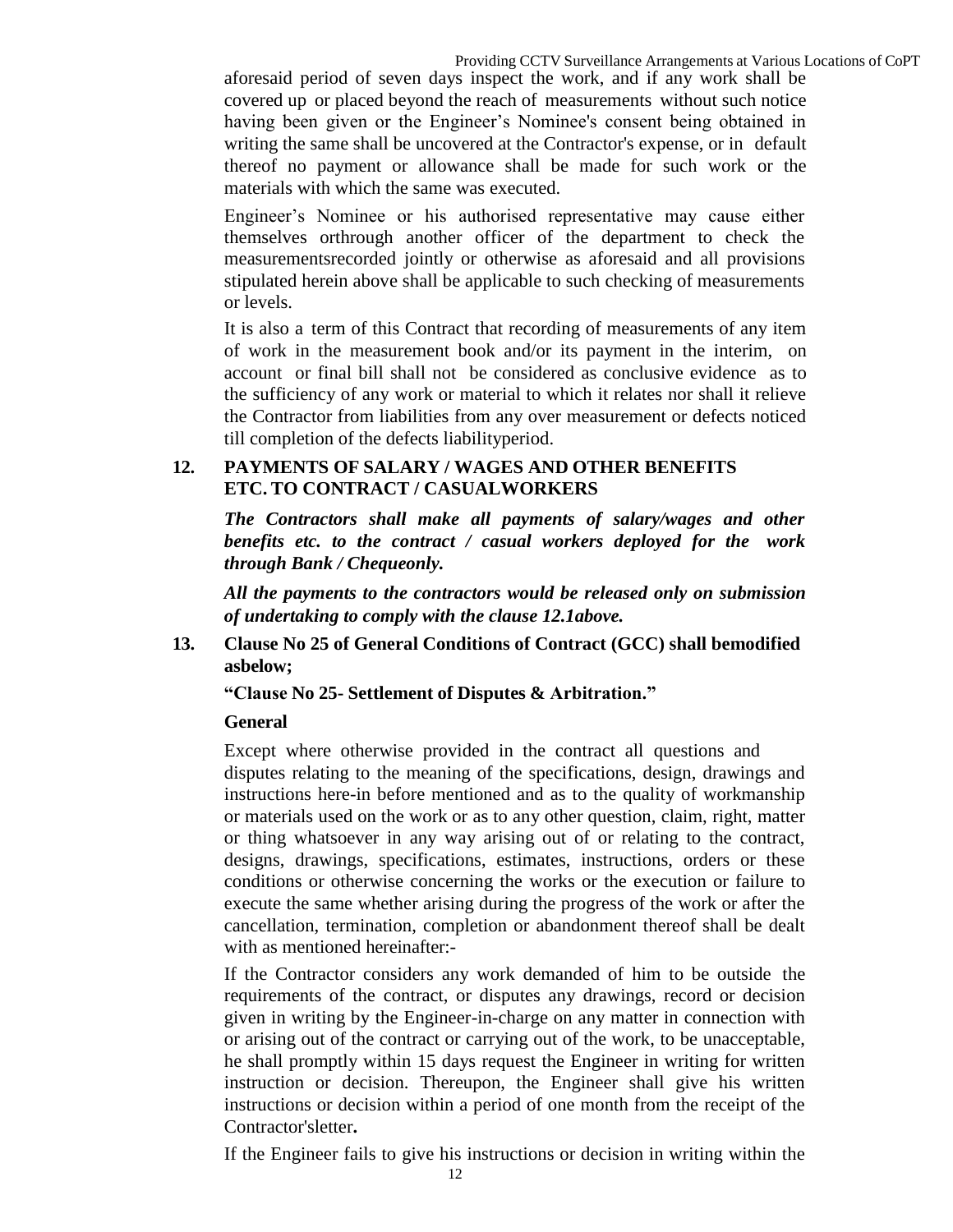aforesaid period or if the Contractor is dissatisfied with the instructions or decision of the Engineer, the Contractor may, within 15 days of the receipt of Engineer's decision, appeal to the Chairman who shall afford an opportunity to the Contractor to be heard, if the latter so desires, and to offer evidence in suppor to his appeal. TheChairman shall give his decision within 30 days of receipt of Contractor's appeal. If the Contractor is dissatisfied with this decision, then:

- a) The dispute in respect of contract value up to Rs 1 Crore shall not be referred for adjudication through arbitration and
- b) If the value of the contract is exceeding Rs 1 Crore and up to Rs 5 Crores,
- (i) The Dispute shall be resolved through arbitration by a sole arbitrator appointed by the Chairman of Cochin PortTrust.
- **(ii)** The contractor shall within a period of 30 days from receipt of the decision of the Chairman, give notice to the Chairman for appointment of arbitrator failing which the said decision shall be final, binding and conclusive and not referable to adjudication by thearbitrator**.**

If the arbitrator so appointed is unable or unwilling to act or resigns his appointment or vacate his office due to any reason whatsoever, another sole arbitrator shall be appointed in the manner aforesaid. Such person shall be entitled to proceed with the reference from the stage at which it was left with hispredecessor.

c) If the value of the contract is above Rs 5 Crores, The contractor shall within 30 days of receipt of the decision of the Chairman, appoint an arbitrator and give notice to the Chairman and dispute shall be resolved through Arbitral Tribunal as detailed below,

The Arbitral Tribunal shall be a panel of three arbitrators, one to be appointed by each party and third to be appointed by the two arbitrators appointed by the parties. A party requiring Arbitration shall appoint an Arbitrator in writing, inform other party about such appointment and call upon the other party to appointits arbitrator. If the other Party fails to appoint its Arbitrator, the party appointing Arbitrator shall take steps in accordance with Arbitration and Conciliation Act, 1996 or any statutory modifications or reenactmentthereof.

- d) In case of the dispute or difference is relating to interpretation and application of the provisions of commercial contract between Central Public Sector Enterprises (CPSE) Port Trust inter se CPSE and Government Department shall be referred by either party for arbitration to the Permanent Machinery of Arbitrators in the Department of Public Enterprises through the Secretary to the Government of Public Enterprises as per the guidelines issued by Department of Public Enterprises OM No.4 (1) 2011-DPE(PMA)
	- GL dtd. 12.06.2013 or any statutory amendment thereof.

It is a term of this contract that party invoking arbitration shall give a list of disputes with amounts claimed in respect of each such dispute along with the notice for appointment of arbitrator and giving reference to the rejection by the Chairman of theappeal.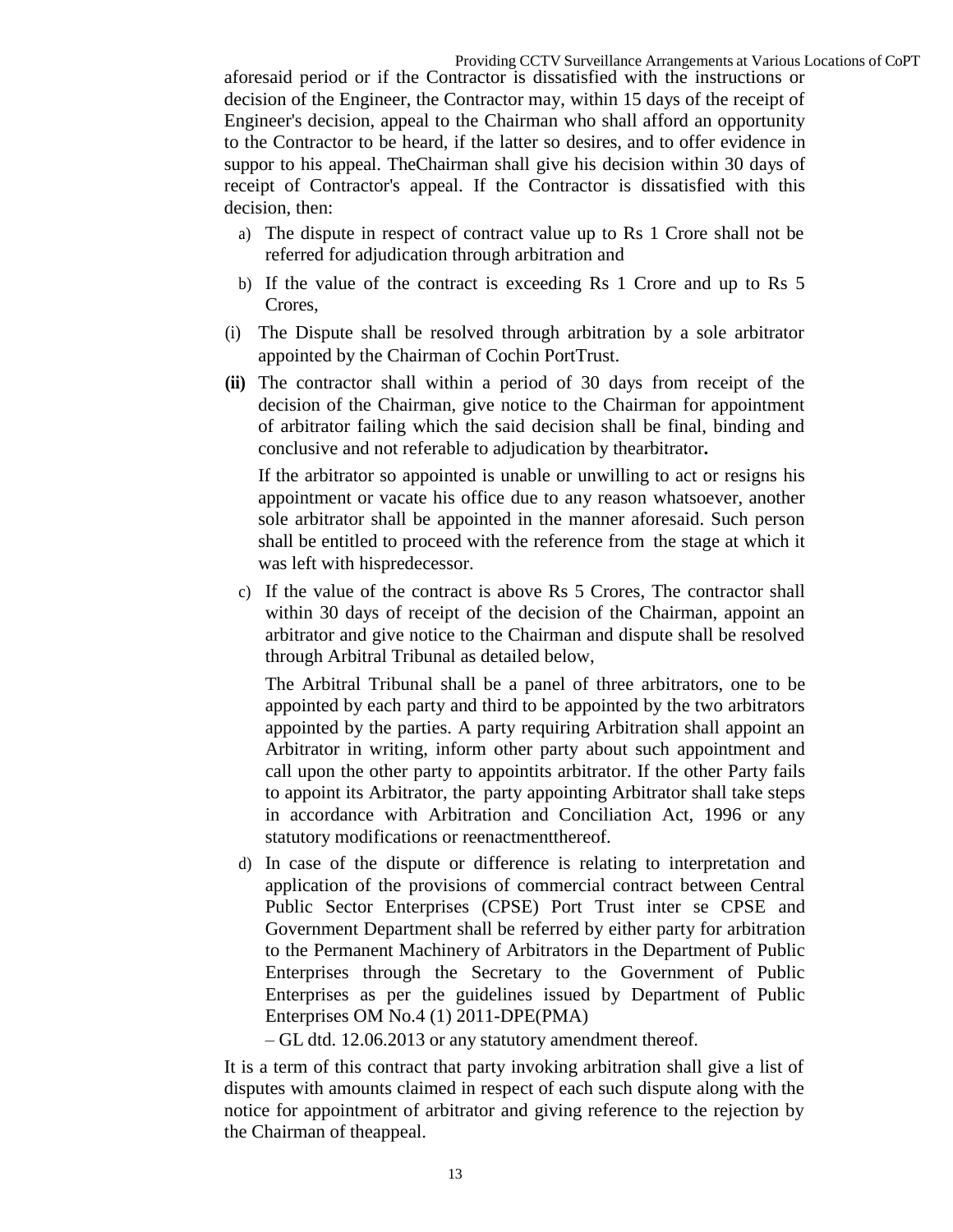It is also a term of this contract that no person other than person / persons appointed as aforesaid should act as arbitrator / arbitrators and if for any reason that is not possible, the matter shall not be referred to arbitration atall.

It is also a term of this contract that if the Contractor does not make any demand for appointment of arbitrator in respect of any claims in writing as aforesaid within 120 days of receiving the intimation from the Engineer that the final bill is ready for payment, the claim of the Contractor shall be deemed to have been waived and absolutely barred and the Employer or his authorized representative shall be discharged and released of all liabilities under the contract in respect of these claims.

The arbitration shall be conducted in accordance with the provisions of the Arbitration and Conciliation Act, 1996 (26 of 1996) or any statutory modifications or reenactment thereof and the rules made there under and for the time being in force shall apply to the arbitration proceeding under this clause.

It is also a term of this contract that the Arbitrator / Arbitral Tribunal shall adjudicate only on such disputes as are referred and in all cases where the total amount of the claims by any party exceeds Rs. 1,00,000/- the arbitrator shall give reasons for theaward.

It is also a term of this contract that if any fee are payable to the arbitrator these shall be paid equally by both theparties.

It is also a term of this contract that the arbitrator / arbitrators shall be deemed to have entered on the reference on the date he / they issues notice to both the parties calling them to submit their statement of claims and counter statement of claims. The venue of the arbitration shall be at Cochin. the fees, if any, of the arbitrator shall, if required to be paid before the award is made and published, be paid half and half by each of the parties. The cost of the reference and of the award (including the fees, if any, of the arbitrator) shall be in the discretion of the arbitrator who may direct to any party by whom and in what manner, such costs or any part thereof shall be paid and fix or settle the amount of costs to be sopaid'

### **14. Clause 45 and Clause 80 of General Conditionsof Contract (GCC) shall be modified asbelow;**

### **Clause 45-Rates for items to be inclusive of Taxes**

The rate quoted by the Contractor shall be inclusive of the cost of provision of plant and equipment, materials, labour, execution, supervision, maintenance, overheads and profits and every incidental and contingent cost and charges whatsoever and Goods and Service Tax (GST). GST as may be applicable from time to time shall be shown separately inthe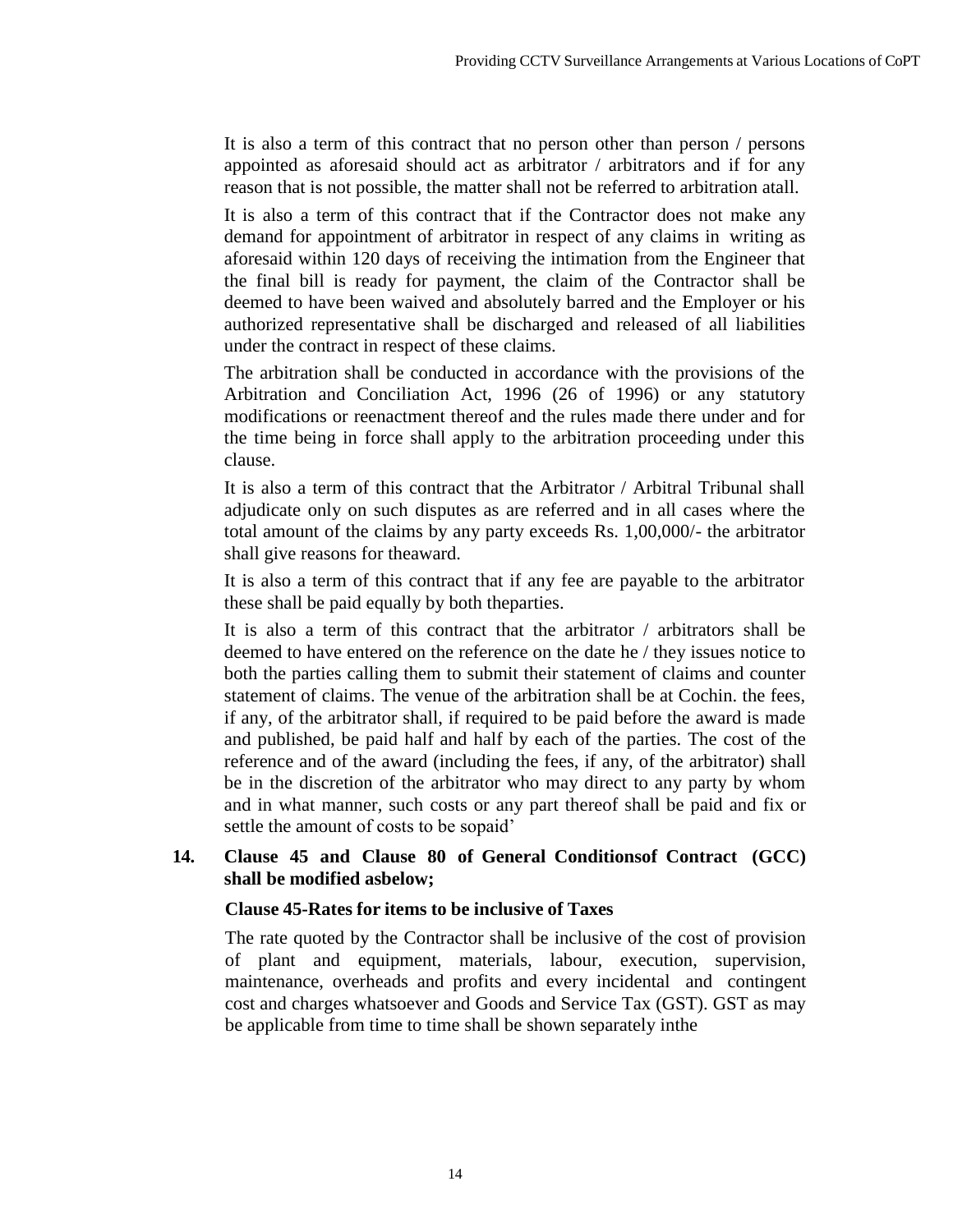invoice. The Employer will perform such duties in regard to the deduction of such taxes at sources as per applicable law. Any new Taxes, levies, duties imposed after signing the Contract shall be reimbursed by the Employer on production of documentary evidence.

The invoice to be submitted by the Contractor should include the GST Registration Number of the Contractor as well as the Employer.

#### **Clause 80-Taxes and Duties**

#### **Income Tax**

The Contractor and his staff shall be responsible for payment of all personal income taxes to the concerned authorities as per the law in force from time to time. Deduction of Income Tax shall be made by the Employer from each certificate of payment to the Contractor at the rate of 2% plus surcharge or such other rates as may be specified by the Central Government from time to time, on the gross amount of the Contractor's bill forpayment.

The Contractor shall comply all the GST Regulations viz. timely uploading of bills, issue of debit/ credit notesetc.

### **15. SECURITY DEPOSIT AND RETENTIONMONEY**

The Clauses 48 and 52 of the General Conditions of Contract related to the Retention Money and Security Deposit, stands modified to the extent detailedbelow:

In all cases, the Performance Guarantee retained till end of Defect Liability Period shall be 3 % of the Contract Value or Cost of Work Done, whichever is higher.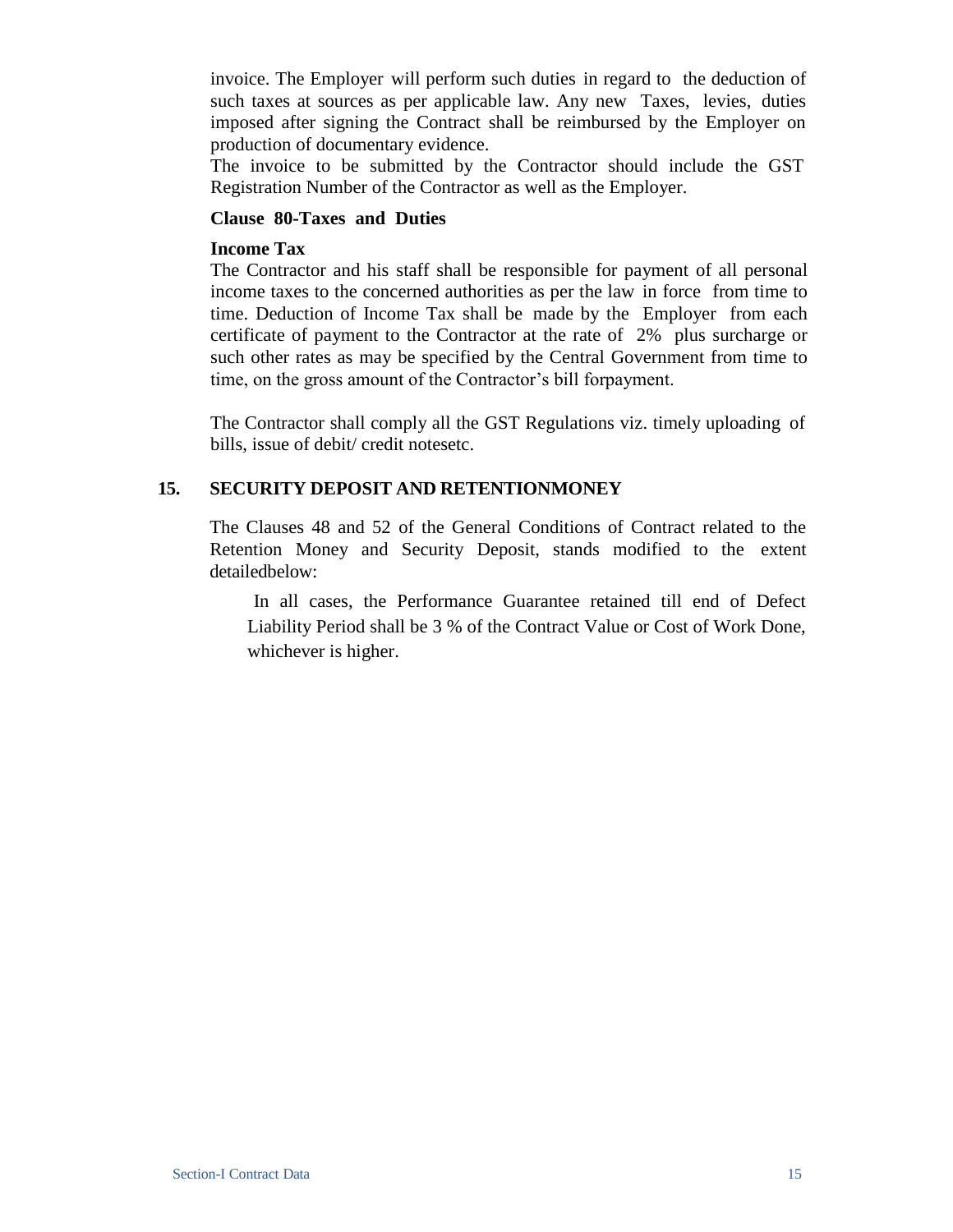#### **CONTRACTDATA**

### [*To be filled up before issuing tender document as applicable for each tender]*

## **Items marked "N/A" do not apply in this Contract.**

| SI.<br>No.     | <b>Description</b>            |                                                         |     |                       |                              | <b>Reference</b><br>Clause .No.<br>in GCC |
|----------------|-------------------------------|---------------------------------------------------------|-----|-----------------------|------------------------------|-------------------------------------------|
| $\overline{1}$ |                               | The following documents are also part of the Contract   |     |                       |                              |                                           |
|                |                               | The Schedule of other Contractors                       |     |                       |                              | (8.2)                                     |
|                |                               | (Will be informed in due course)                        |     |                       |                              |                                           |
|                |                               | The Schedule of Key personnel                           |     |                       |                              | (9)                                       |
|                |                               |                                                         |     | Min.                  | Rate of<br>recovery          |                                           |
|                |                               | <b>Qualification of Staff</b>                           | No. | Experience<br>(Years) | in case of non<br>compliance |                                           |
|                |                               |                                                         |     |                       |                              |                                           |
|                |                               |                                                         |     |                       |                              |                                           |
| $\overline{2}$ | The Employer is               |                                                         |     |                       |                              | (1)                                       |
|                |                               |                                                         |     |                       |                              |                                           |
|                |                               | The Board of Trustees,<br><b>Cochin Port Authority,</b> |     |                       |                              |                                           |
|                |                               | Cochin -9                                               |     |                       |                              |                                           |
|                |                               | Name of Authorized Representative:                      |     |                       |                              |                                           |
|                | Name:                         | Dr. (Smt.) M. Beena                                     |     |                       |                              |                                           |
|                | IAS, Chairman,                |                                                         |     |                       |                              |                                           |
|                | <b>Cochin Port Authority,</b> |                                                         |     |                       |                              |                                           |
|                |                               | Cochin -9                                               |     |                       |                              |                                           |
| $\overline{3}$ | The Engineer is               |                                                         |     |                       |                              |                                           |
|                | Name:                         | Shri. V. Thuraipadian,                                  |     |                       |                              |                                           |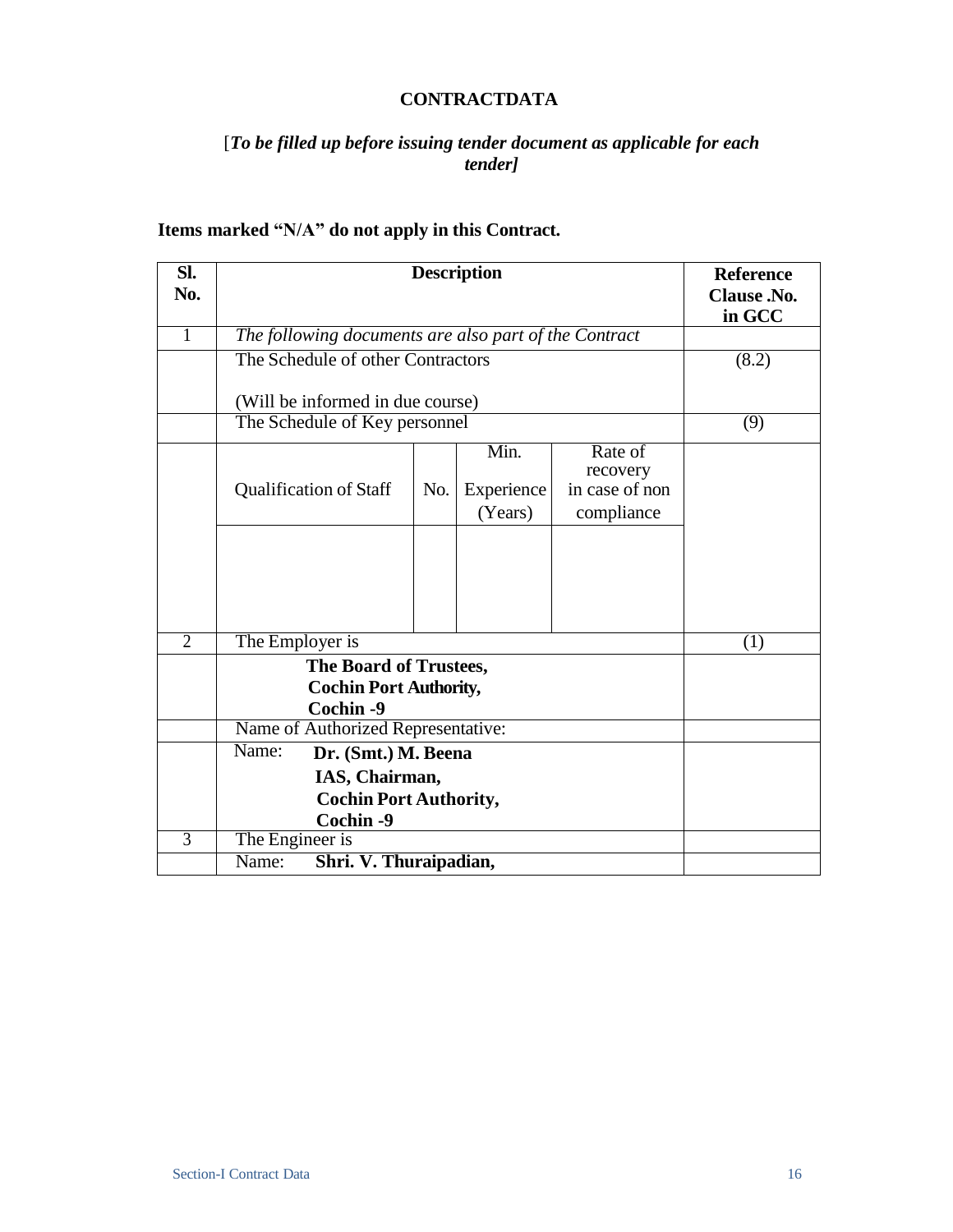| $\overline{\text{SL}}$<br>No. | <b>Descriptio</b><br>n                                                                                                                                                                                                           |                                                          | <b>Reference</b><br><b>Clause</b><br>.No. in<br>GCC |
|-------------------------------|----------------------------------------------------------------------------------------------------------------------------------------------------------------------------------------------------------------------------------|----------------------------------------------------------|-----------------------------------------------------|
|                               | <b>Chief Mechanical Engineer</b><br><b>Cochin Port Trust,</b><br>Cochin-9                                                                                                                                                        |                                                          |                                                     |
|                               | Name of Nominee is:                                                                                                                                                                                                              |                                                          |                                                     |
|                               | Name:<br>Shri D. Ajithkumar, EE(Ele)<br><b>P Cochin Port Authority</b><br>Cochin-9                                                                                                                                               |                                                          |                                                     |
| $\overline{4}$                | Name of Contract:-"Supply and providing additional<br>CCTV surveillance systems in Sagarika, CFS and in the<br>grey areas of CoPA as required by CISF"<br>GeM Tender no: GEM/2022/B/2154874                                      |                                                          | (1)                                                 |
| 5                             | 4 copies of Contract Agreement shall be furnished by the<br>Contractor                                                                                                                                                           |                                                          | [7.1]                                               |
| $\overline{6}$                | Tender document and other data are available at Cochin<br>Port web site, CPPP and GeM portal                                                                                                                                     |                                                          | (7.2)                                               |
| $\overline{7}$                | The Intended completion Date for the whole of the Work<br>is 4 Months from date of issue of LoA with the following<br>milestones:                                                                                                |                                                          | (17, 28)                                            |
| $\overline{8}$                | <b>Milestone</b> dates:                                                                                                                                                                                                          |                                                          |                                                     |
|                               | Physical works to be completed                                                                                                                                                                                                   | <b>Period from</b><br>the date of<br><b>Issue of LoA</b> |                                                     |
| $\overline{9}$                | The following shall form part of the Contract Document:<br>Agreement<br>(1)<br>Letter of Acceptance<br>(2)<br>Schedule of work<br>(3)<br>Contractor's Bid<br>(4)<br>Correspondence exchanged after the opening of the Bid<br>(5) |                                                          | (2.3)                                               |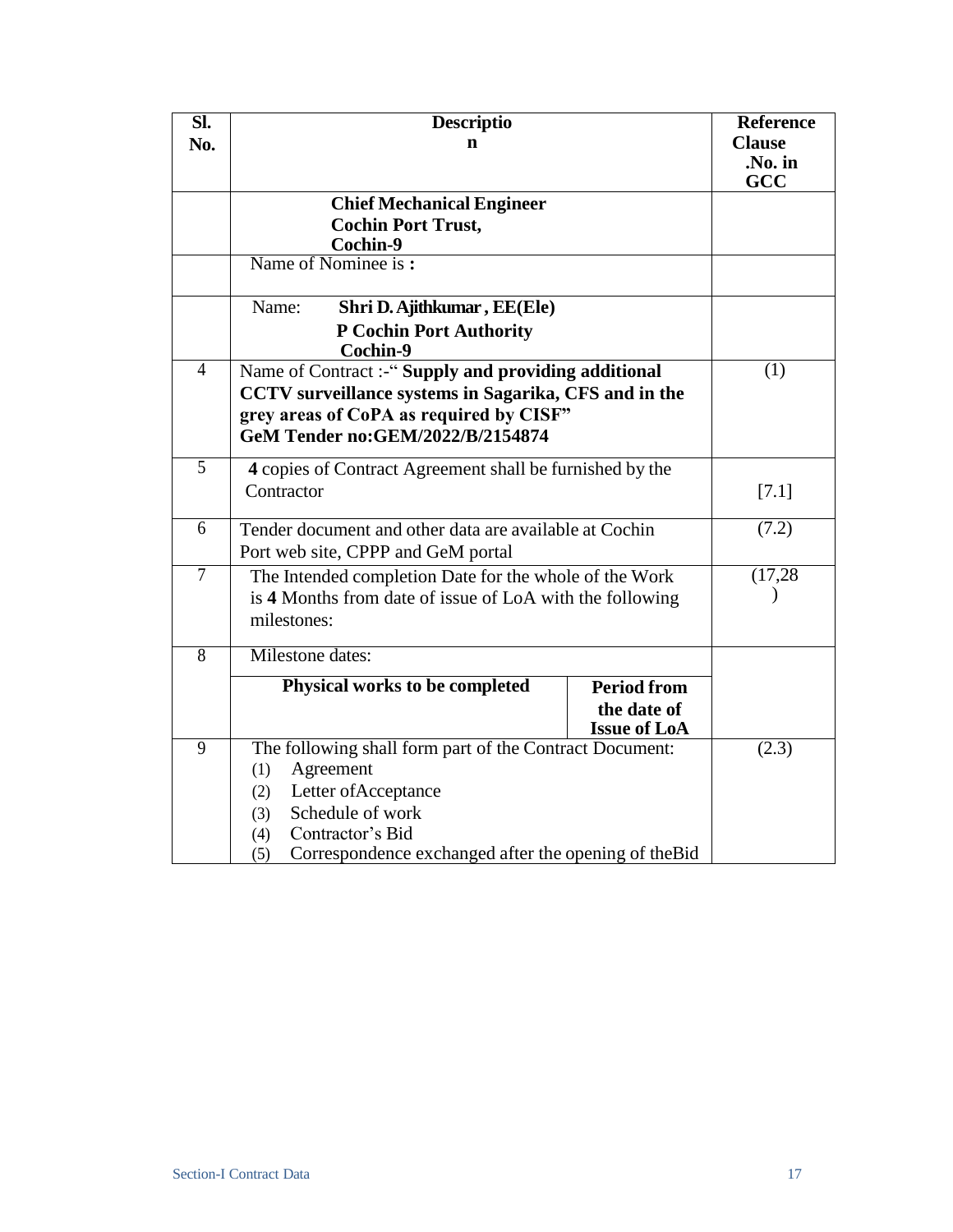| $\overline{\text{SL}}$ | <b>Descriptio</b>                                             | <b>Reference</b> |
|------------------------|---------------------------------------------------------------|------------------|
| No.                    | $\mathbf n$                                                   | <b>Clause</b>    |
|                        |                                                               | .No. in<br>GCC   |
|                        | and before the issue of Letter of Acceptance by which         |                  |
|                        | the Condition of Contract are amended, varied or              |                  |
|                        | modified in any way by mutual consent (to be                  |                  |
|                        | enumerated).                                                  |                  |
|                        | <b>Contract Data</b><br>(6)                                   |                  |
|                        | <b>Conditions of Contract</b><br>(7)                          |                  |
|                        | General Description and Special Conditions of Contract<br>(8) |                  |
|                        | <b>Technical Specifications</b><br>(9)                        |                  |
|                        | (10) Any other documents listed in the Contract Data as       |                  |
|                        | forming part of the Contract.                                 |                  |
| $\overline{10}$        | The Contractor shall submit a Program for the Works           | (27)             |
|                        | within 7 days of date of the Letter of Acceptance/LoI.        |                  |
| $\overline{11}$        | The site possession date                                      | (21)             |
|                        | The site will be handed over within 7 days after issue of     |                  |
|                        | LoA/LoI and the site is free from encumbrances.               |                  |
| 12                     | The start date shallbe7 days from the date of receipt of the  | (1)              |
|                        | Letter of Acceptance (LoA)/ LoI by the Contractor.            |                  |
| 13                     | The site is located at W/Island, Cochin 682 009.              |                  |
| 14                     | The Defects Liability Period is Two years from the            | (35)             |
|                        | date of completion of the work.                               |                  |
| 15                     | The minimum insurance cover for physical property, injury     | (13)             |
|                        | and death is Rs. 10 lakhs (Rupees Ten Lakhs only) per         |                  |
|                        | occurrence with the number of occurrences unlimited. After    |                  |
|                        | each occurrence,                                              |                  |
|                        | Contractor will pay additional premium                        |                  |
|                        | necessary to make insurance valid always.                     |                  |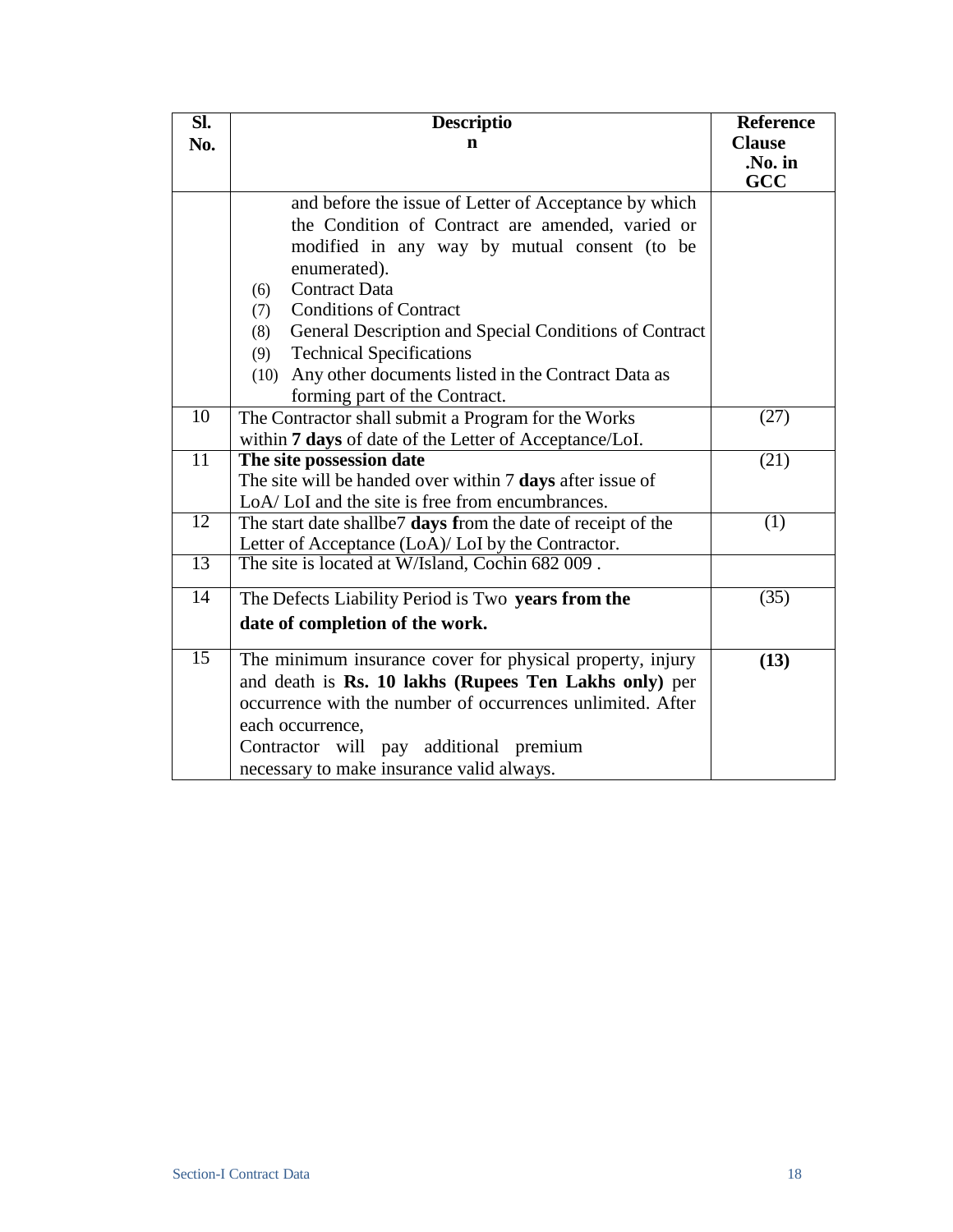# **DETAILS FOR PROVIDING CCTV AT VARIOUS LOCATIONS OF COCHIN PORT**

| No.            | <b>Description of Item</b>                                        | <b>Type of</b><br>camera | <b>Nearest</b><br><b>OFC</b><br>availability<br>(1 pair) |                | Quantity |  |
|----------------|-------------------------------------------------------------------|--------------------------|----------------------------------------------------------|----------------|----------|--|
| I              | <b>E.Wharf</b>                                                    |                          |                                                          |                |          |  |
| I.1            | Q 5 shed south end - For surveillance of wharf<br>area of Q5-Q6   | <b>PTZ</b><br>Camera 1   | Q6 CCTV<br>Camera                                        | 1              | No.      |  |
| $\overline{2}$ | GI pole 3 inch dia. 5 metre long with Foundation                  |                          |                                                          | 1              | No.      |  |
| 3              | Polycarbonate junction box                                        |                          |                                                          | 1              | No.      |  |
| $\overline{4}$ | POE Switch 8 port poe+ With 2 sf port With<br>power budget of 55W |                          |                                                          | 1              | No.      |  |
| 5              | SF Module With Patch cord                                         |                          |                                                          | $\overline{2}$ | No.      |  |
| 6              | Network Surge Protector                                           |                          |                                                          | $\overline{2}$ | No.      |  |
| 7              | <b>Lighting Arrestor</b>                                          |                          |                                                          | 1              | No.      |  |
| 8              | Earthing Strip wiTH Required Links and Earthing<br>Compound       |                          |                                                          | 1              | No.      |  |
| 9              | MCB and Other Accessories                                         |                          |                                                          | 1              | No.      |  |
| 10             | 6 Core SM Fiber Cable Armoured                                    |                          |                                                          | 350            | Mtrs.    |  |
| 11             | HDPE pipe 25/32 mm                                                |                          |                                                          | 350            | Mtrs.    |  |
| 12             | <b>CAT 6 Cable Outdoor</b>                                        |                          |                                                          | 15             | Mtrs.    |  |
| 13             | 800 VA UPS With Inbult Battery                                    |                          |                                                          | 1              | No.      |  |
|                | <b>Total for Q5 camera</b>                                        |                          |                                                          |                |          |  |
| $\mathbf{I}$   | <b>SAGARIKA</b>                                                   |                          |                                                          |                |          |  |
| II.1           | Between Q8 and Q9 - For surveillance of wharf<br>area of Q8-Q9    | <b>PTZ</b><br>Camera 2   | E.Wharf<br>Gate                                          | 1              | No.      |  |
| $\overline{2}$ | 10 Meter Pole With Foundation                                     |                          |                                                          | 1              | No.      |  |
| 3              | Polycarbonate junction box                                        |                          |                                                          | 1              | No.      |  |
| $\overline{4}$ | POE Switch 8 port poe+ With 2 sf port With<br>power budget of 55W |                          |                                                          | $\mathbf{1}$   | No.      |  |
| 5              | SF Module With Patch cord                                         |                          |                                                          | $\overline{2}$ | No.      |  |
| 6              | <b>Surge Protector</b>                                            |                          |                                                          | $\overline{2}$ | No.      |  |
| 7              | <b>Litghting Arrestor</b>                                         |                          |                                                          | 1              | No.      |  |
| 8              | Earthing Strip wiTH Required Links and Earthing<br>Compound       |                          |                                                          | $\mathbf{1}$   | No.      |  |
| 9              | MCB and Other Accessories                                         |                          |                                                          | $\mathbf{1}$   | No.      |  |
| 10             | 6 Core SM Fiber Cable Armoured                                    |                          |                                                          | 650            | Mtrs.    |  |
| 11             | HDPE pipe 25/32 mm                                                |                          |                                                          | 650            | Mtrs.    |  |
| 12             | <b>CAT 6 Cable Outdoor</b>                                        |                          |                                                          | 25             | Mtrs.    |  |
| 13             | 800 VA UPS With Inbult Battery                                    |                          |                                                          | 1              | No.      |  |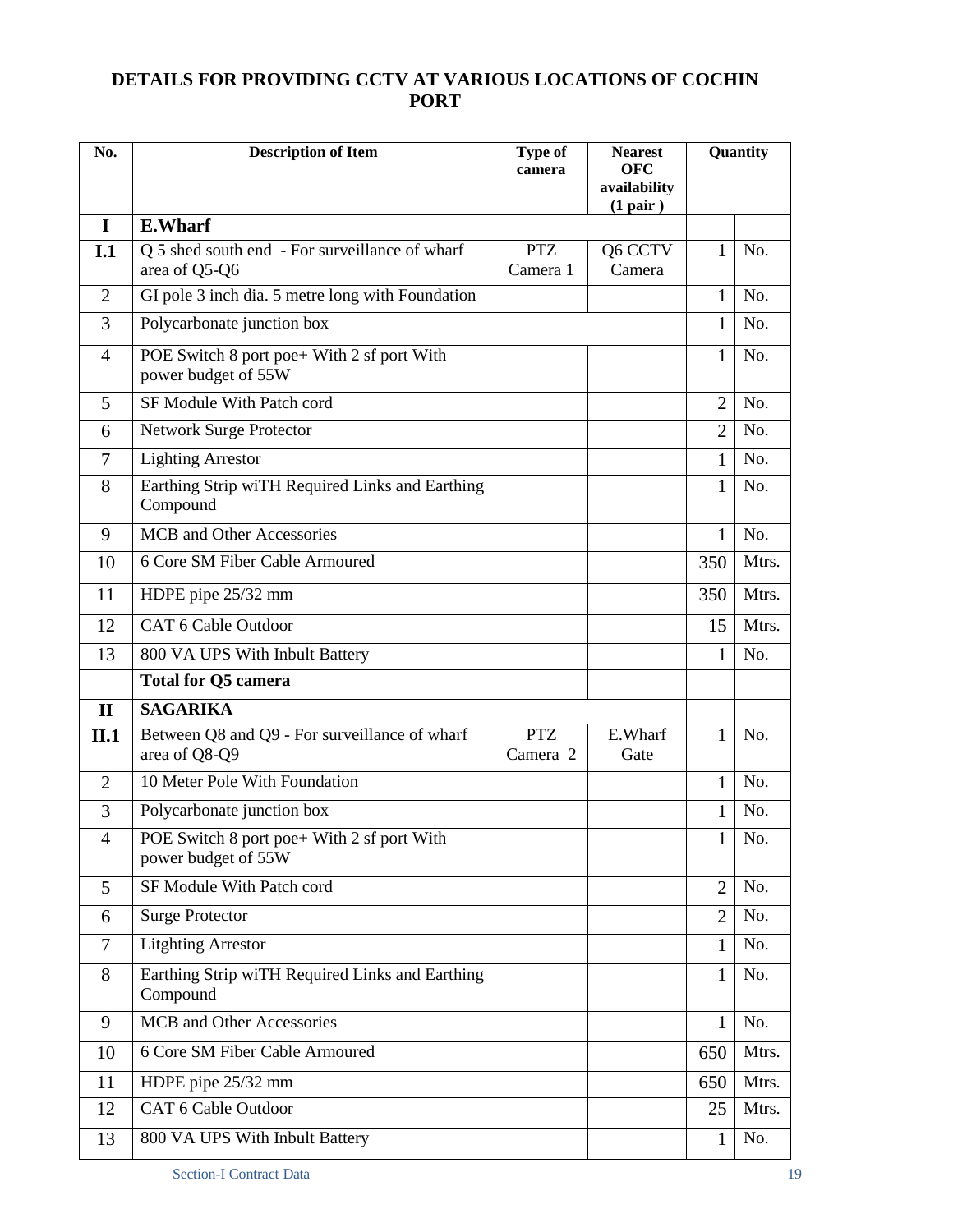| II.3           | Kiosk area of Sagarika Cruise Terminal-For<br>surveillance of sensitive area due to cruise<br>passenger movements   | Zoom type<br>box<br>camera | E.Wharf<br>Gate | 1              | No.         |
|----------------|---------------------------------------------------------------------------------------------------------------------|----------------------------|-----------------|----------------|-------------|
| $\overline{2}$ | 5 Meter Pole With Foundation                                                                                        |                            |                 | 1              | No.         |
| 3              | SF Module With Patch cord                                                                                           |                            |                 | $\overline{2}$ | No.         |
| 4              | <b>Surge Protector</b>                                                                                              |                            |                 | $\overline{2}$ | No.         |
| 5              | <b>Litghting Arrestor</b>                                                                                           |                            |                 | $\mathbf{1}$   | No.         |
| 6              | Earthing Strip with Required Links&Earthing<br>compound                                                             |                            |                 | 1              | No.         |
| 7              | PVC Conduit 25 mm isi Medium                                                                                        |                            |                 | 75             | Mtrs.       |
| 8              | CAT 6 Cable Outdoor                                                                                                 |                            |                 | 75             | Mtrs.       |
|                |                                                                                                                     |                            |                 |                |             |
| II.4           | Parking area of Sagarika Cruise Terminal-For<br>surveillance of sensitive area due to cruise<br>passenger movements | Zoom type<br>box<br>camera | E.Wharf<br>Gate | 1              | No.         |
| $\overline{2}$ | 5 Meter Pole With Foundation                                                                                        |                            |                 | $\mathbf{1}$   | No.         |
| 3              | Polycarbonate junction box                                                                                          |                            |                 | 1              | No.         |
| $\overline{4}$ | POE Switch 8 port poe+ With 2 sf port With<br>power budget of 55W                                                   |                            |                 | $\mathbf{1}$   | No.         |
| 5              | SF Module With Patch cord                                                                                           |                            |                 | $\overline{2}$ | No.         |
| 6              | <b>Surge Protector</b>                                                                                              |                            |                 | $\overline{2}$ | No.         |
| 7              | <b>Litghting Arrestor</b>                                                                                           |                            |                 | $\mathbf{1}$   | No.         |
| 8              | Earthing Strip with Required Links&Earthing<br>Compound                                                             |                            |                 | 1              | No.         |
| 9              | MCB and Other Accessories                                                                                           |                            |                 | 1              | No.         |
| 10             | 6 Core SM Fiber Cable Armoured                                                                                      |                            |                 | 550            | <b>Mtrs</b> |
| 11             | HDPE pipe 25/32 mm                                                                                                  |                            |                 | 550            | Mtrs.       |
| 12             | CAT 6 Cable Outdoor                                                                                                 |                            |                 | 25             | Mtrs.       |
| 13             | 800 VA UPS With Inbult Battery                                                                                      |                            |                 | 1              | No.         |
|                |                                                                                                                     |                            |                 |                |             |
|                | <b>COMMON ITEMS TO BE INSTALLED AT E.WHARF GATE FOR</b><br><b>CAMERAS AT II.1 to II.4</b>                           |                            |                 |                |             |
| 1              | SF Module With Patch cord                                                                                           |                            |                 | 4              | No.         |
| 2              | MCB and Other Accessories                                                                                           |                            |                 | 1              | No.         |
| 3              | Power Cable 3 core 1.5 sqmm                                                                                         |                            |                 | 15             | Mtrs.       |
|                |                                                                                                                     |                            |                 |                |             |
| III            | <b>Mattancherry Channel</b>                                                                                         |                            |                 |                |             |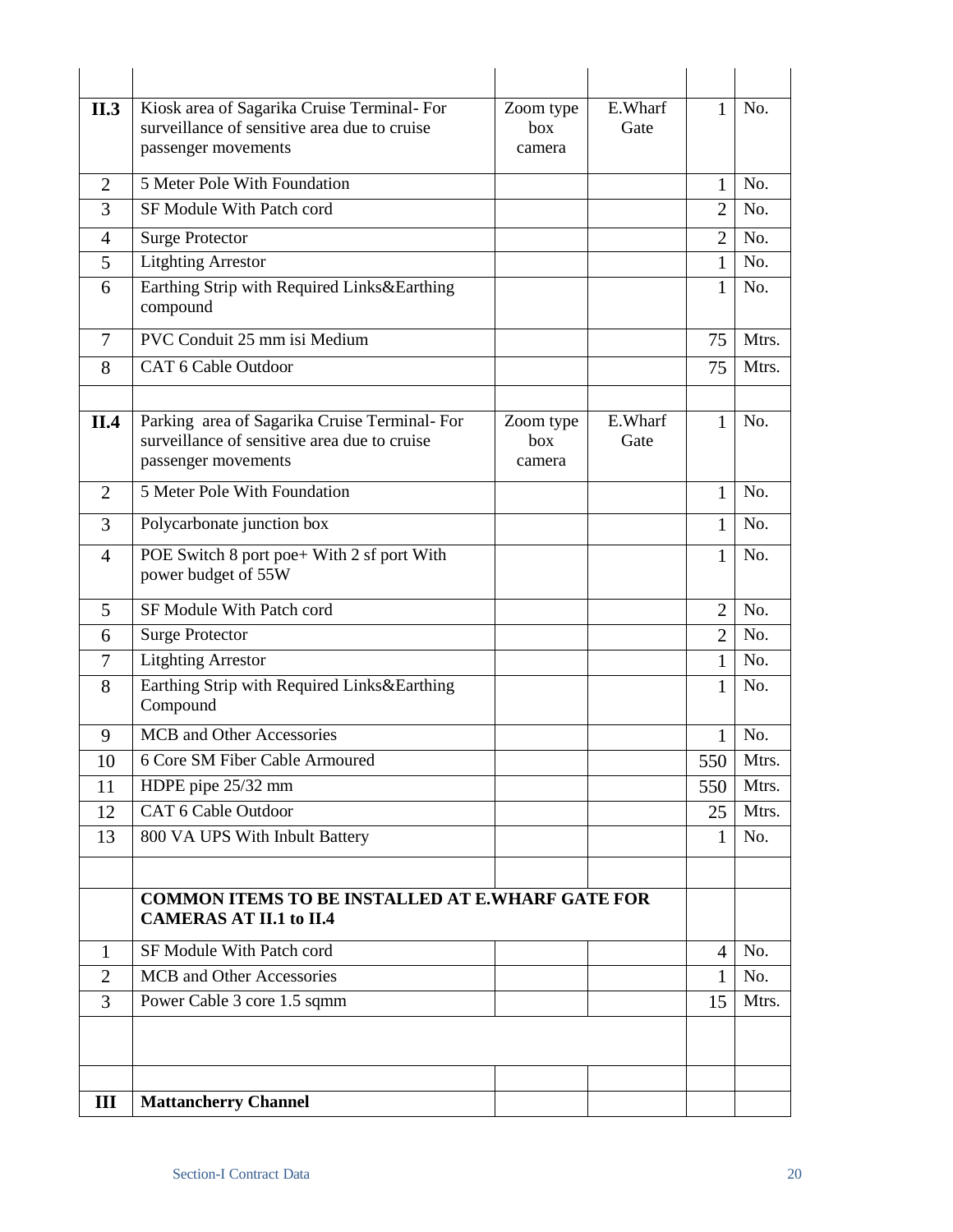| III.1          | Marine Jetty (Inside Jetty) - For surveillance of<br>marine jetty area and approach road movements<br>near | Motorized<br><b>Bullet</b><br>Camera | Ground<br>floor of<br>Marine<br>Bldg. | 1              | No.   |
|----------------|------------------------------------------------------------------------------------------------------------|--------------------------------------|---------------------------------------|----------------|-------|
| $\overline{2}$ | POE Switch 8 port poe+ With 2 sf port With<br>power budget of 55W                                          |                                      |                                       | 1              | No.   |
| 3              | SF Module With Patch cord                                                                                  |                                      |                                       | $\overline{2}$ | No.   |
| 4              | Polycarbonate junction box                                                                                 |                                      |                                       | 1              | No.   |
| 5              | <b>Surge Protector</b>                                                                                     |                                      |                                       | $\overline{2}$ | No.   |
| 6              | MCB and Other Accessories                                                                                  |                                      |                                       | 1              | No.   |
| 7              | 6 Core SM Fiber Cable Armoured                                                                             |                                      |                                       | 50             | Mtrs. |
| 8              | GI Pipe for Road Crossing underground                                                                      |                                      |                                       | 20             | Mtrs. |
| 9              | PVC Conduit 25 mm ISI Medium                                                                               |                                      |                                       | 25             | Mtrs. |
| 10             | CAT 6 Cable Outdoor                                                                                        |                                      |                                       | 25             | Mtrs. |
| 11             | 800 VA UPS With Inbult Battery                                                                             |                                      |                                       | 1              | No.   |
|                |                                                                                                            |                                      |                                       |                |       |
| <b>III.3</b>   | BTP Berth (Near NCB) - For surveillance of BTP<br>wharf area and also the NCB area                         | <b>PTZ</b><br>Camera 2               | Ground<br>floor of<br>Marine<br>Bldg. | $\mathbf{1}$   | No.   |
| $\overline{2}$ | 5 Meter Pole With Foundation                                                                               |                                      |                                       | 1              | No.   |
| 3              | POE Switch 4 port poe+ With 2 sf port With<br>power budget of 55W                                          |                                      |                                       | 1              | No.   |
| $\overline{4}$ | SF Module With Patch cord                                                                                  |                                      |                                       | $\overline{2}$ | No.   |
| 5              | Polycarbonate junction box                                                                                 |                                      |                                       | 1              | No.   |
| 6              | <b>Surge Protector</b>                                                                                     |                                      |                                       | $\overline{2}$ | No.   |
| $\tau$         | <b>Litghting Arrestor</b>                                                                                  |                                      |                                       | $\mathbf{1}$   | No.   |
| 8              | Earthing Strip wiTH Required Links and Earthing<br>Compound                                                |                                      |                                       | 1              | No.   |
| 9              | <b>MCB</b> and Other Accessories                                                                           |                                      |                                       | 1              | No.   |
| 10             | 6 Core Fiber Cable Armoured                                                                                |                                      |                                       | 400            | Mtrs. |
| 11             | HDPE pipe 25/32 mm                                                                                         |                                      |                                       | 400            | Mtrs. |
| 12             | CAT 6 Cable Outdoor                                                                                        |                                      |                                       | 25             | Mtrs. |
| 13             | 800 VA UPS With Inbult Battery                                                                             |                                      |                                       | 1              | No.   |
|                |                                                                                                            |                                      |                                       |                |       |
|                | <b>COMMON ITEMS TO BE INSTALLED AT MARINE BUILDING FOR</b><br><b>CAMERAS AT III.1 to III.3</b>             |                                      |                                       |                |       |
| 1              | 8 PORT POE smart managable With2 sf port                                                                   |                                      |                                       | 1              | No.   |
| $\overline{2}$ | SF Module With Patch cord                                                                                  |                                      |                                       | $\overline{2}$ | No.   |
| 3              | MCB and Other Accessories                                                                                  |                                      |                                       | 1              | No.   |
| 4              | Power Cable 3 core 1.5 sqmm                                                                                |                                      |                                       | 15             | Mtrs. |
| 5              | 800 VA UPS With Inbult Battery                                                                             |                                      |                                       | 1              | No.   |
|                | COMMON ITEMS TO BE INSTALLED AT MARINE BUILDING FOR<br><b>CAMERAS AT MARINE JETTY &amp; BTP</b>            |                                      |                                       |                |       |
|                | <b>MATTANCHERRY CHANNEL</b>                                                                                |                                      |                                       |                |       |
|                | <b>Section-I Contract Data</b>                                                                             |                                      |                                       |                | 21    |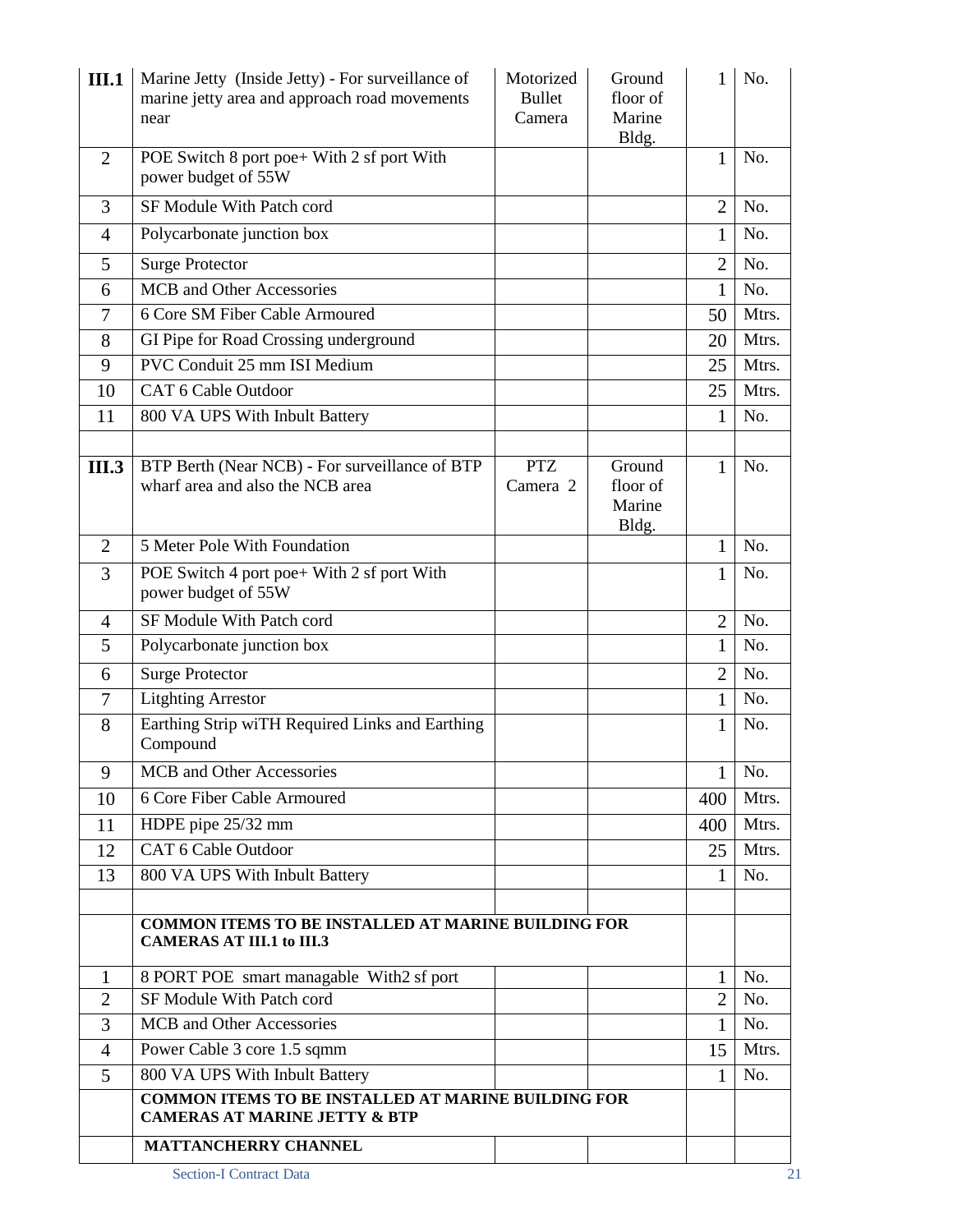| IV             | <b>Mattancherry Wharf</b>                                                                                  |                                      |                            |                |       |
|----------------|------------------------------------------------------------------------------------------------------------|--------------------------------------|----------------------------|----------------|-------|
| <b>IV.1</b>    | Q1 berth-For surveillance of wharf area Q1 to Q3                                                           | <b>PTZ</b>                           | M.Wharf                    | 1              | No.   |
|                | & perimeter boundary                                                                                       | Camera 1                             | South Gate                 |                |       |
| 2              | 5 Meter Pole With Foundation                                                                               |                                      |                            | 1              | No.   |
| 3              | Polycarbonate junction box                                                                                 |                                      |                            | 1              | No.   |
| $\overline{4}$ | POE Switch 4 port poe+ With 1 sf port With<br>power budget of 55W                                          |                                      |                            | 1              | No.   |
| 5              | SF Module With Patch cord                                                                                  |                                      |                            | $\overline{2}$ | No.   |
| 6              | <b>Surge Protector</b>                                                                                     |                                      |                            | $\overline{2}$ | No.   |
| 7              | <b>Litghting Arrestor</b>                                                                                  |                                      |                            | 1              | No.   |
| 8              | Earthing Strip wiTH Required Links and Earthing<br>Compound                                                |                                      |                            | 1              | No.   |
| 9              | <b>MCB</b> and Other Accessories                                                                           |                                      |                            | 1              | No.   |
| 10             | 6 Core Fiber Cable Armoured                                                                                |                                      |                            | 300            | Mtrs. |
| 11             | HDPE pipe 25/32 mm                                                                                         |                                      |                            | 300            | Mtrs. |
| 12             | <b>CAT 6 Cable Outdoor</b>                                                                                 |                                      |                            | 45             | Mtrs. |
| 13             | 800 VA UPS With Inbult Battery                                                                             |                                      |                            | 1              | No.   |
|                |                                                                                                            |                                      |                            |                |       |
| IV.2           | Mattancherry South Gate - For surveillance of<br>unmanned isolated gate & perimeter boundary               | Motorized<br><b>Bullet</b><br>Camera | M.Wharf<br>South Gate      | 1              | No.   |
| $\overline{2}$ | <b>Surge Protector</b>                                                                                     |                                      |                            | $\overline{2}$ | No.   |
| 3              | <b>Litghting Arrestor</b>                                                                                  |                                      |                            | 1              | No.   |
| $\overline{4}$ | CAT 6 Cable Outdoor                                                                                        |                                      |                            | 15             | Mtrs. |
|                |                                                                                                            |                                      |                            |                |       |
|                | <b>COMMON ITEMS TO BE INSTALLED AT MATTANCHERRY</b><br>WHARF SOUTH GATE FOR CAMERAS AT IV.1 to IV.2        |                                      |                            |                |       |
| 1              | POE Switch 4 port poe+ With 1 sf port With<br>power budget of 55W                                          |                                      |                            | 1              | No.   |
| $\overline{2}$ | SF Module With Patch cord                                                                                  |                                      |                            | $\overline{2}$ | No.   |
| 3              | MCB and Other Accessories                                                                                  |                                      |                            | $\mathbf{1}$   | No.   |
| $\overline{4}$ | Power Cable 3 core 1.5 sqmm                                                                                |                                      |                            | 30             | Mtrs. |
| 5              | 800 VA UPS With Inbult Battery                                                                             |                                      |                            | 1              | No.   |
|                |                                                                                                            |                                      |                            |                |       |
|                |                                                                                                            |                                      |                            |                |       |
| V              | <b>OTB</b>                                                                                                 |                                      |                            |                |       |
| 1              | OTB outside main gate area-For surveillance of<br>sensitive area due to public movements near the<br>gate. | Motorized<br><b>Bullet</b><br>Camera | <b>BSNL LL</b><br>near NTB | 1              | No.   |
| $\overline{2}$ | 5 Meter Pole With Foundation                                                                               |                                      |                            | 1              | No.   |
| 3              | CAT 6 Cable Outdoor                                                                                        |                                      |                            | 25             | Mtrs. |
| $\overline{4}$ | SD Card                                                                                                    |                                      |                            | 1              | No.   |
| 5              | <b>PVC Conduit</b>                                                                                         |                                      |                            | 25             | Mtrs. |
|                |                                                                                                            |                                      |                            |                |       |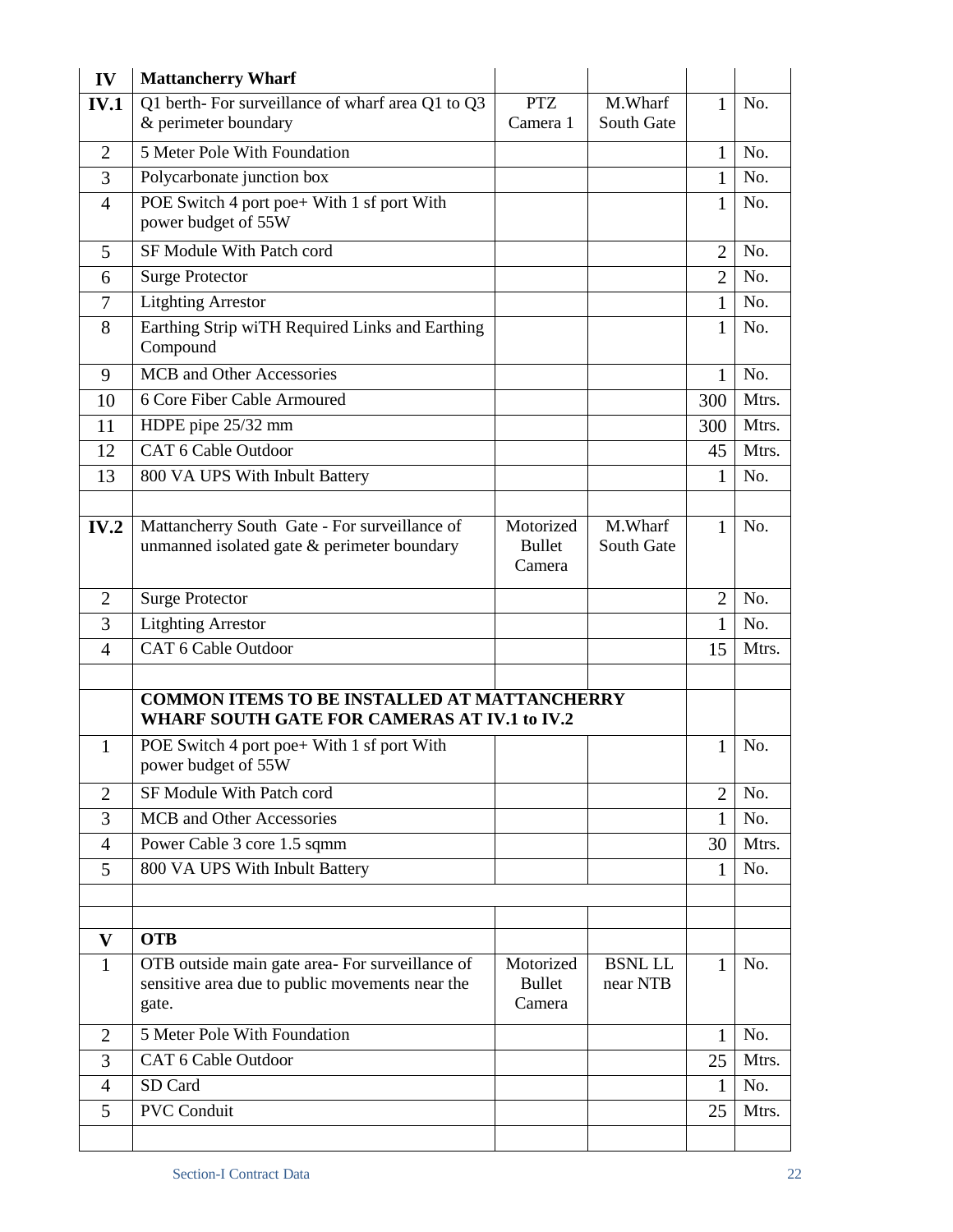| VI             | Walk way                                                                            |                                      |                                     |                |       |
|----------------|-------------------------------------------------------------------------------------|--------------------------------------|-------------------------------------|----------------|-------|
| 1              | Near Konkan Storage and NTRO B site - For<br>surveillance of sewage / waste dumping | Motorized<br><b>Bullet</b><br>Camera | <b>BSNL LL</b><br>near<br>Tropicana | $\overline{2}$ | No.   |
|                |                                                                                     |                                      | <b>RMU</b>                          |                |       |
| $\overline{2}$ | POE Switch 8 port poe+ With 2 sf port With<br>power budget of 55W                   |                                      |                                     | $\overline{2}$ | No.   |
| 3              | SF Module with patch cord                                                           |                                      |                                     | $\overline{2}$ | No.   |
| $\overline{4}$ | SD Card                                                                             |                                      |                                     | 1              | No.   |
| 5              | 5 Meter Pole With Foundation                                                        |                                      |                                     | $\overline{2}$ | No.   |
| 6              | Polycarbonate junction box                                                          |                                      |                                     | $\overline{2}$ | No.   |
| 7              | <b>Surge Protector</b>                                                              |                                      |                                     | 4              | No.   |
| 8              | <b>Litghting Arrestor</b>                                                           |                                      |                                     | $\overline{2}$ | No.   |
| 9              | Earthing Strip wiTH Required Links and Earthing<br>Compound                         |                                      |                                     | $\overline{2}$ | No.   |
| 10             | MCB and Other Accessories                                                           |                                      |                                     | $\overline{2}$ | No.   |
| 11             | 6 Core Fiber Cable Armoured                                                         |                                      |                                     | 400            | Mtrs. |
| 12             | <b>Stay Wire</b>                                                                    |                                      |                                     | 400            | Mtrs. |
| 13             | CAT 6 Cable Outdoor                                                                 |                                      |                                     | 75             | Mtrs. |
| 14             | 800 VA UPS With Inbult Battery                                                      |                                      |                                     | 1              | No.   |
|                |                                                                                     |                                      |                                     |                |       |
| VII            | <b>CFS</b>                                                                          |                                      |                                     |                |       |
| $\mathbf{1}$   | CFS inside - - For surveillance of Cargo<br>movement                                | Zoom type<br>box                     | <b>CFS</b>                          | 5              | Nos.  |
| $\overline{2}$ | CFS inside-For surveillance of Cargo movement                                       | camera<br>Fish eye<br>camera         | <b>CFS</b>                          | 1              | Nos.  |
| 3              | 16 Channel NVR With 8 SATA HDD                                                      |                                      |                                     | 1              | No.   |
| 4              | 6 TB HDD                                                                            |                                      |                                     | 8              | No.   |
| 5              | POE Switch 8 port poe + With 2 sf port With<br>power budget of 55W                  |                                      |                                     | $\overline{2}$ | No.   |
| 6              | SF MODULE with patch cord                                                           |                                      |                                     | 8              | No.   |
| 7              | Polycarbonate junction box                                                          |                                      |                                     | 3              | No.   |
| 8              | 6 Core Fiber Cable Armoured                                                         |                                      |                                     | 600            | Mtrs. |
| 9              | HDPE pipe 25/32 mm                                                                  |                                      |                                     | 600            | Mtrs. |
| 10             | CAT 6 Cable Outdoor                                                                 |                                      |                                     | 450            | Mtrs. |
| 11             | <b>PVC ISI Medium Conduit</b>                                                       |                                      |                                     | 450            | Mtrs. |
| 12             | 800 KVA UPS                                                                         |                                      |                                     | 1              | No.   |
| 13             | Pendant for Fish Eye Camera                                                         |                                      |                                     | 1              | No.   |
| 14             | RE-POSITIONING OF EXISTING CAMERAS                                                  |                                      |                                     | 10             | Nos.  |
|                |                                                                                     |                                      |                                     |                |       |
| VIII           | ITEMS FOR FIBRE CONNECTIVITY TO EMBARKATION JETTY                                   |                                      |                                     |                |       |
| $\mathbf{1}$   | POE Switch 8 port poe+ With 2 sf port With<br>power budget of 55W                   |                                      |                                     | $\mathbf{1}$   | No.   |
| $\overline{2}$ | SF MODULE with patch cord                                                           |                                      |                                     | $\overline{2}$ | No.   |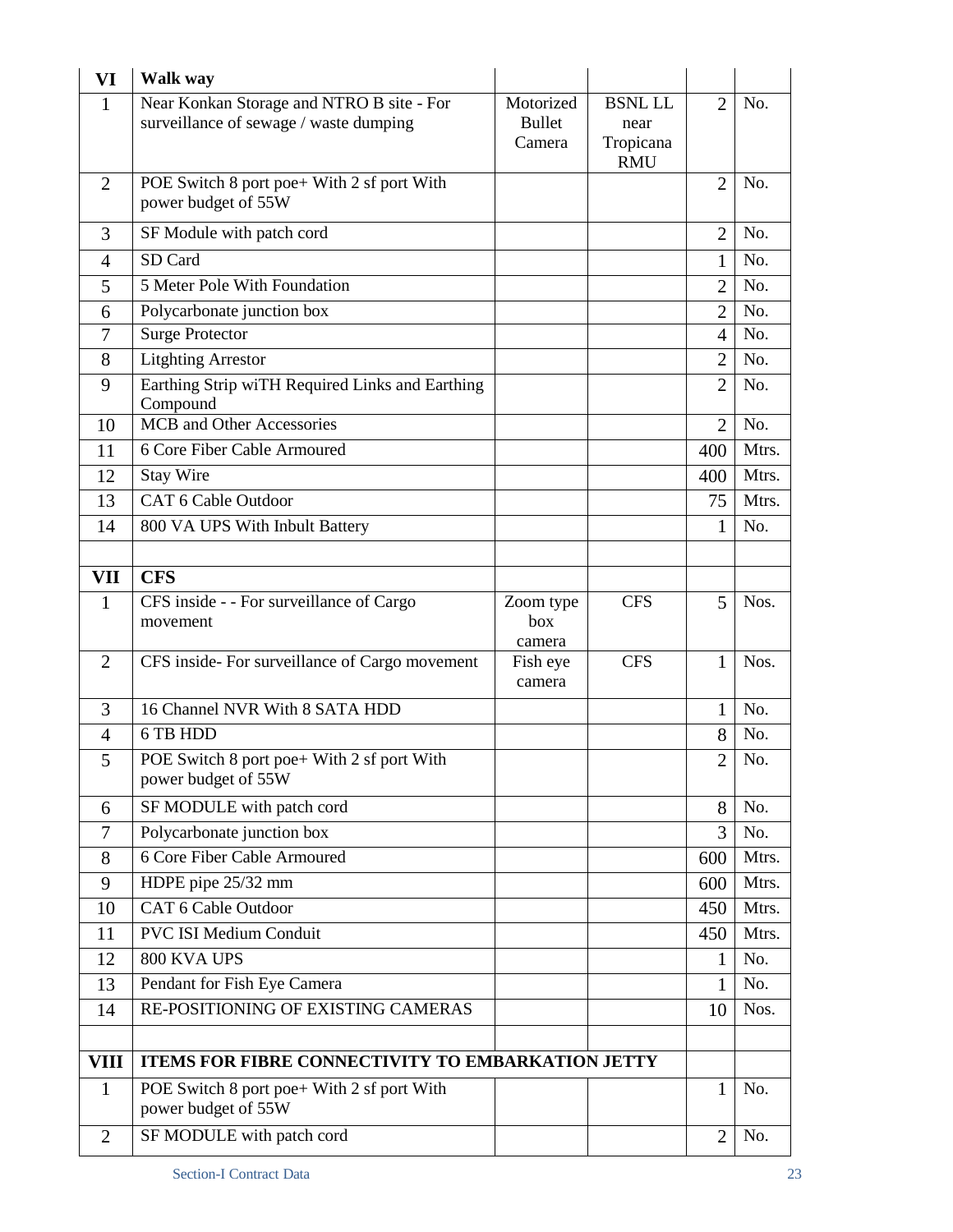| 3                          | HDPE pipe 25/32 mm                                                                                                  |                            |                 | 300            | Mtrs.          |
|----------------------------|---------------------------------------------------------------------------------------------------------------------|----------------------------|-----------------|----------------|----------------|
| $\overline{4}$             | 6 Core Fiber Cable Armoured -                                                                                       |                            |                 | 300            | Mtrs.          |
|                            |                                                                                                                     |                            |                 |                |                |
|                            |                                                                                                                     |                            |                 |                |                |
| $\mathbf{IX}$              | <b>COMMON ITEMS FOR CISF CONTROL ROOM AT 7TH FLOOR OF</b><br><b>NEW AD. BLDG. FOR CCTV</b>                          |                            |                 |                |                |
| $\mathbf{1}$               | <b>SF Module</b>                                                                                                    |                            |                 | 6              | <b>Nos</b>     |
| $\overline{2}$             | <b>Fibre Switch For Admin Building</b>                                                                              |                            |                 | $\mathbf{1}$   | No.            |
| 3                          | Laptop With HDD Drive                                                                                               |                            |                 | 1              | No.            |
| 4                          | 16 Channel NVR With 8 sata HDD                                                                                      |                            |                 | 1              | No.            |
| 5                          | 6 TB HDD                                                                                                            |                            |                 | 8              | No.            |
| 6                          | 43 inch Display Professional 24X7 Operational                                                                       |                            |                 | 1              | N <sub>o</sub> |
| 7                          | 32 u rack With all accessories                                                                                      |                            |                 | $\overline{1}$ | N <sub>o</sub> |
| 8                          | PTZ Joy Stick Controller                                                                                            |                            |                 | 1              | <b>Nos</b>     |
|                            |                                                                                                                     |                            |                 |                |                |
|                            |                                                                                                                     |                            |                 |                |                |
| $\mathbf X$                | <b>TOTAL ERECTION CHARGES FOR ENTIRE LOCATION</b>                                                                   |                            |                 |                |                |
| 1                          | <b>Splicing Charges</b>                                                                                             |                            |                 | 150            | <b>Nos</b>     |
| $\overline{2}$             | Soft Soil Digging                                                                                                   |                            |                 | 100            | Mtrs.          |
| 3                          | <b>Tar Cutting</b>                                                                                                  |                            |                 | 100            | Mtrs.          |
| 4                          | Resurfacing of Soft soil /Tar Cutting                                                                               |                            |                 | 100            | Mtrs.          |
| 5                          | Commissioning and Training                                                                                          |                            |                 | 1              | LS             |
|                            | <b>TOTAL ERECTION CHARGES FOR ENTIRE LOCATION</b>                                                                   |                            |                 |                |                |
|                            | <b>TOTAL ESTIMATED COST</b>                                                                                         |                            |                 |                |                |
|                            |                                                                                                                     |                            |                 |                |                |
|                            |                                                                                                                     |                            |                 |                |                |
|                            | <b>GIST OF ESTIMATE</b>                                                                                             |                            |                 |                |                |
| $\bf{I}$                   | <b>E.Wharf</b>                                                                                                      |                            |                 |                |                |
| I.1                        | Q 5 shed south end - For surveillance of wharf<br>area of Q5-Q6                                                     | <b>PTZ</b><br>Camera 1     | Q6 camera       | 1              | No.            |
| $\mathop{\rm II}\nolimits$ | <b>SAGARIKA</b>                                                                                                     |                            |                 |                |                |
| II.1                       | Between Q8 and Q9 - For surveillance of wharf<br>area of Q8-Q9                                                      | <b>PTZ</b><br>Camera 2     | E.Wharf<br>Gate | 1              | No.            |
| II.2                       | Kiosk area of Sagarika Cruise Terminal-For<br>surveillance of sensitive area due to cruise<br>passenger movements   | Zoom type<br>box<br>camera | Parking<br>Area | $\mathbf{1}$   | No.            |
| II.3                       | Parking area of Sagarika Cruise Terminal-For<br>surveillance of sensitive area due to cruise<br>passenger movements | Zoom type<br>box<br>camera | E.Wharf<br>Gate | 1              | No.            |
| II.4                       | COMMON ITEMS TO BE INSTALLED AT E.WHARF GATE FOR<br><b>CAMERAS AT SAGARIKA</b>                                      |                            |                 |                |                |
|                            | <b>TOTAL VALUE FOR INSTALLING</b><br><b>CAMERAS AT SAGARIKA</b>                                                     |                            |                 |                |                |